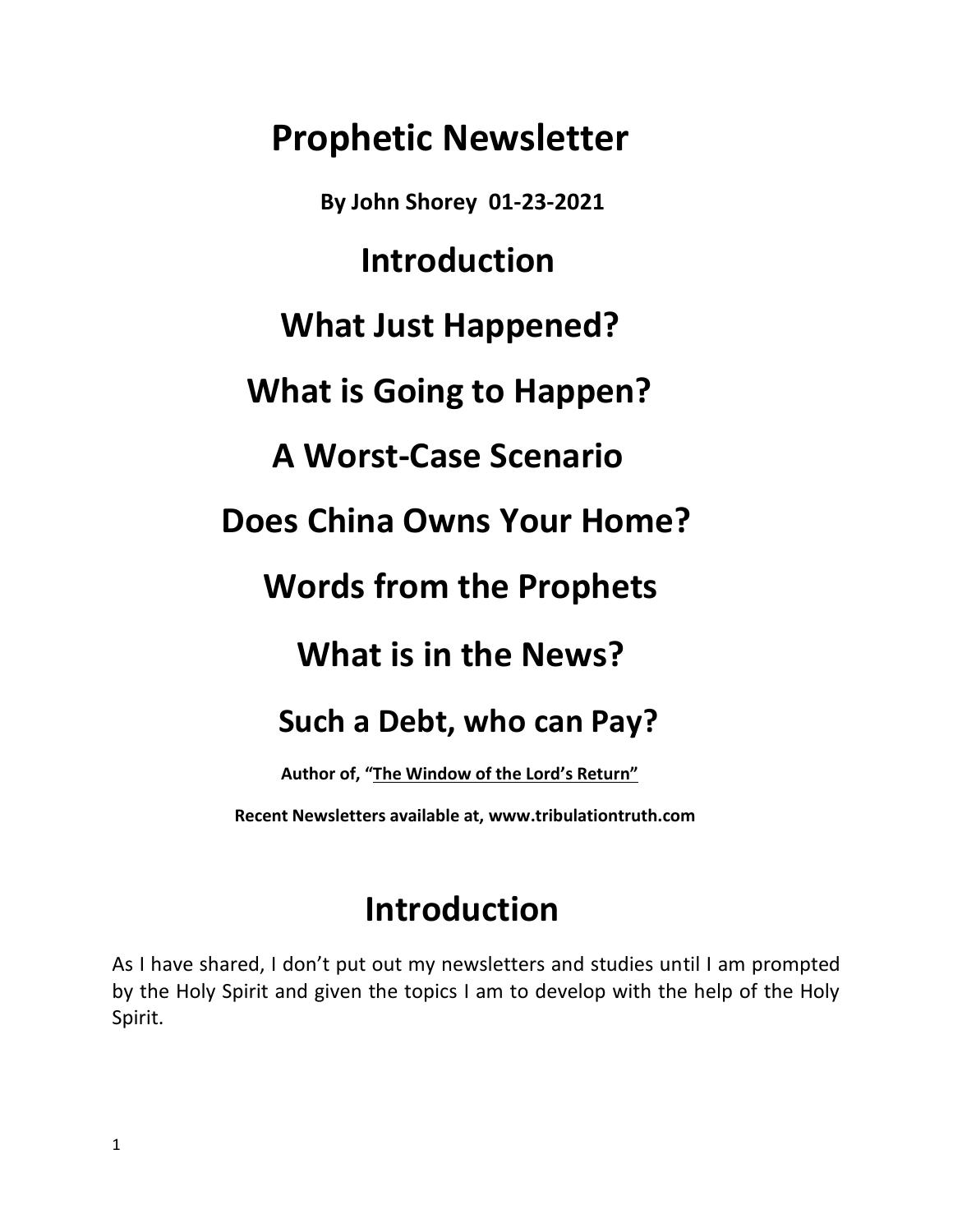Recently my newsletters have been four to six weeks apart. I have not been on vacation. I continually study and work on preparing our property in Arizona to help people in the coming hard times of the Great Tribulation.

My last newsletter was only two weeks ago and last night the Holy Spirit surprised me by giving me marching orders to go to work on this newsletter. I believe the reason I have recently been held back is because the church has been confused as to who they should be listening to. As I shared in my last newsletter, there are two camps of the prophets today, just as there were in Old Testament times. There was Jerimiah the prophet warning of coming judgment and there was the camp of the prophets of Baal telling the people what they wanted to hear.

We are seeing a similar division of prophets today. What I call the pillow prophets are presenting a similar message, painting a rosy picture of coming prosperity, peace and safety and great years ahead for America.

As I study Bible prophecy, I am not aware of True Bible prophets giving a message of peace and safety and coming prosperity. There are many references where God says He will give us peace, but the prophets of God most often give warnings of coming judgment.

As I was doing a word study on this subject, I found a few references where prophets were being reprimanded by God for giving a message of, "Peace, Peace. When there is no peace." Below I will share some of these verses from the Book of Jerimiah and Ezekiel.

### Jerimiah 6:13b and 14b, *"And from the prophet even to the priest, everyone deals falsely", 14b, "Saying, 'Peace, peace!' When there is no peace!*

Jerimiah 23:16b,17 and 20-22, "*They speak a vision of their own heart, Not from the mouth of the Lord. They continually say to those who despise Me, 'The Lord has said, "You shall have peace" ' And to everyone who walks according to the dictates of his own heart, they say, 'No evil shall come upon you." 20,21 "In the latter days you will understand it perfectly. "I have not sent these prophets, yet they ran. I have not spoken to them, yet they prophesied. But if they had stood in My counsel, And had caused My people to hear My words, Then they would have turned them from their evil way And from the evil of their doings."*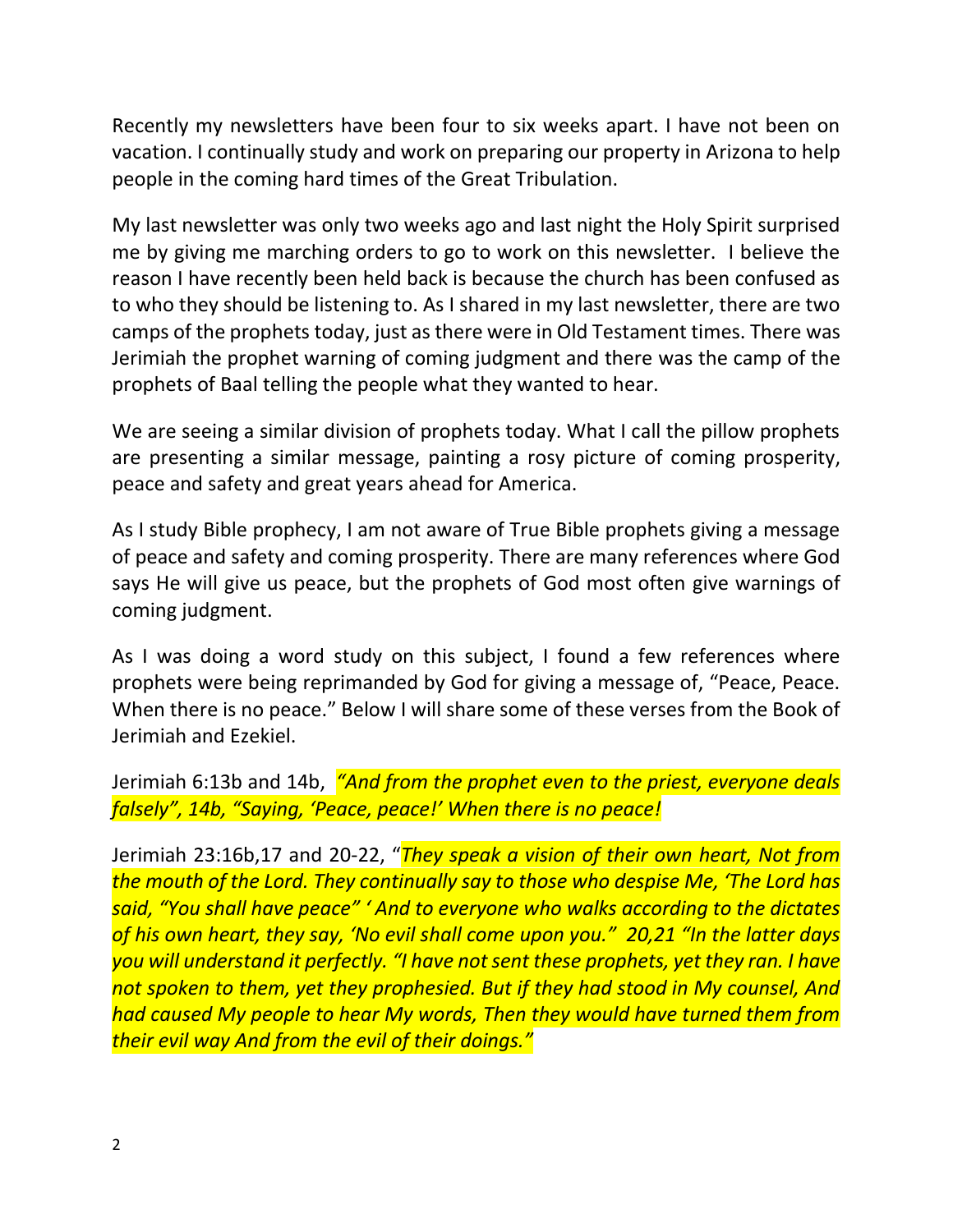Ezekiel 13:1-3, 6b -7, and 10, *"And the word of the Lord came to me, saying, "Son of man, prophecy against the prophets of Israel who prophecy, and say to those who prophecy out of their own heart, 'Hear the word of the Lord!" Thus says the Lord God; :Woe to the foolish prophets, who follow their own spirit and have seen nothing," But the Lord has not sent them: yet they hope that the word may be confirmed. Have you not seen a futile vision, and have you not spoken a false divination? You say, "The Lord says," but I have not spoken." 10, "Because, indeed, because they have seduced My people saying, 'Peace' when there is no peace".*

### **If you want to do further study on this topic, just go the Bible verses I have shared and keep reading**.

What really amazes me is, why is it that it is the prophets today who prophecy a rosy future, who get most of the attention. I was watching some u-tubes from some of the pillow prophets the other day and they were being really cautious in predicting political outcomes right now. I listened to one message that was titled something like this. "Have all the prophet been wrong?" This was concerning the many prophets saying God told them that Donald Trump would serve two terms.

When I saw this, I said to myself, what do you mean, "All the Prophets", I am not a prophet, but I see my ministry as a prophetic teacher. I follow the words of prophets I trust. Some like David Wilkerson who has passed on to Glory and others who I trust who are currently hearing from God. It is a shame that it is the pillow prophets who have prophesied a rosy great future for years to come that are getting the largest platform on TV. They have so convinced the majority of the church that the future of America will be great and the Lord is not coming for years down the road that current events are confusing the church in light of what they have been told by most of the TV prophets.

Paul in the Book of 2 Thessalonians says there will be a great falling away before the rapture. I believe we are about to see Last Day's events that will cause such confusion to many Christians and these events will cause many Christians to fall away in their faith in Christ.

All of this said, this brings me to the reason I see God directing me to put out this study. I have been preaching a message of the imminent return of the Lord since the beginning of my prophetic teaching ministry and when nothing happened at the end of 2015 and early 2016, I lost many who were following my teachings. I believe things are about to change.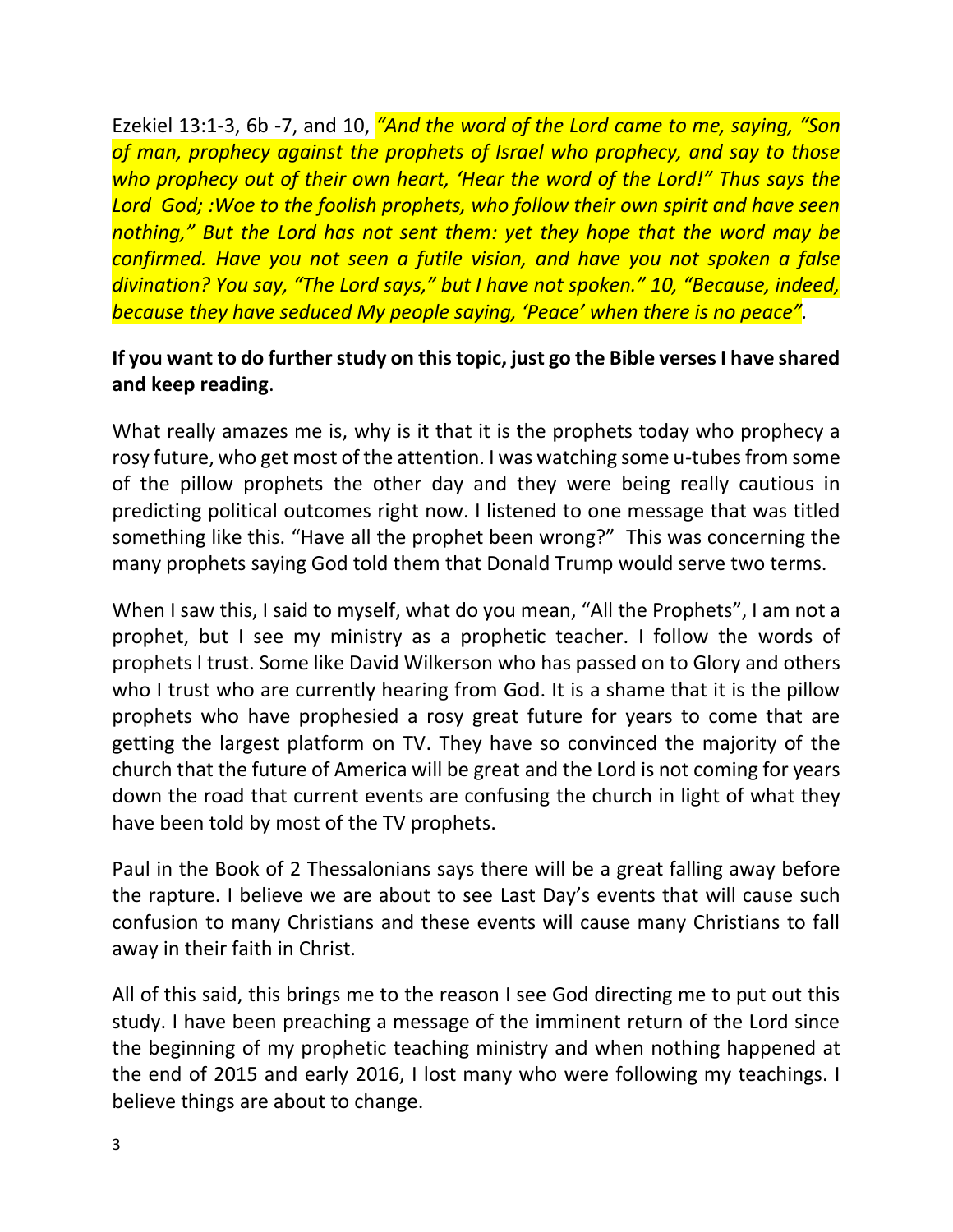### **Stay the Course and Stand Your Ground**

During the years from 2012 to 2016, great anticipation was building up that the Lord would come for His Bride at around the end of 2015 or by the spring of 2016.

When the Lord did not return as we had anticipated, I went to the Lord in prayer in the spring of 2016 asking God what I was to do. My ministry started as a result of receiving a prophetic word from a visiting evangelist while my wife and I were Children's pastors in Puyallup, Washington. Part of this prophetic word from God was that I would see the greatest years of my ministry ahead of me. I can see that this word has been fulfilled in many ways but I have always felt that if these years are my greatest years of ministry then they cannot end with me crashing and burning as a false teacher.

So, as I made this inquiry to God. During about a two-week period I heard two phrases from God. A very loud inner words telling me to, "Stay the Course" and "Stand your ground".

These two words of heavenly instruction were a great encouragement to me, if I had not heard from God, telling me to hang in there, I may have given up my ministry. Book sales disappeared, speaking engagements also disappeared. The last printing of my book in the fall of 2015 was still on my credit card. During most of 2016 I was living on my credit.

I may have been down but not out. I started putting out regular studies and newsletters and I trusted God to keep me in the game. I was so confident I had heard from God that I was determined that God would back me up.

So, what did these words from God mean? I had been teaching that we were witnessing the convergence of prophetic events as Jesus told us to look for in Matthew 24. I could see no way that these signs, in the sun, moon and the stars, that Jesus gave us to look for as a sign of His coming could be reset on a different time, years down the road on God's calendar.

While during this time in 2016, that many were saying no to my teachings and ministry, during the same month I received two prophetic words from God, from two prophetic ladies with the same first name.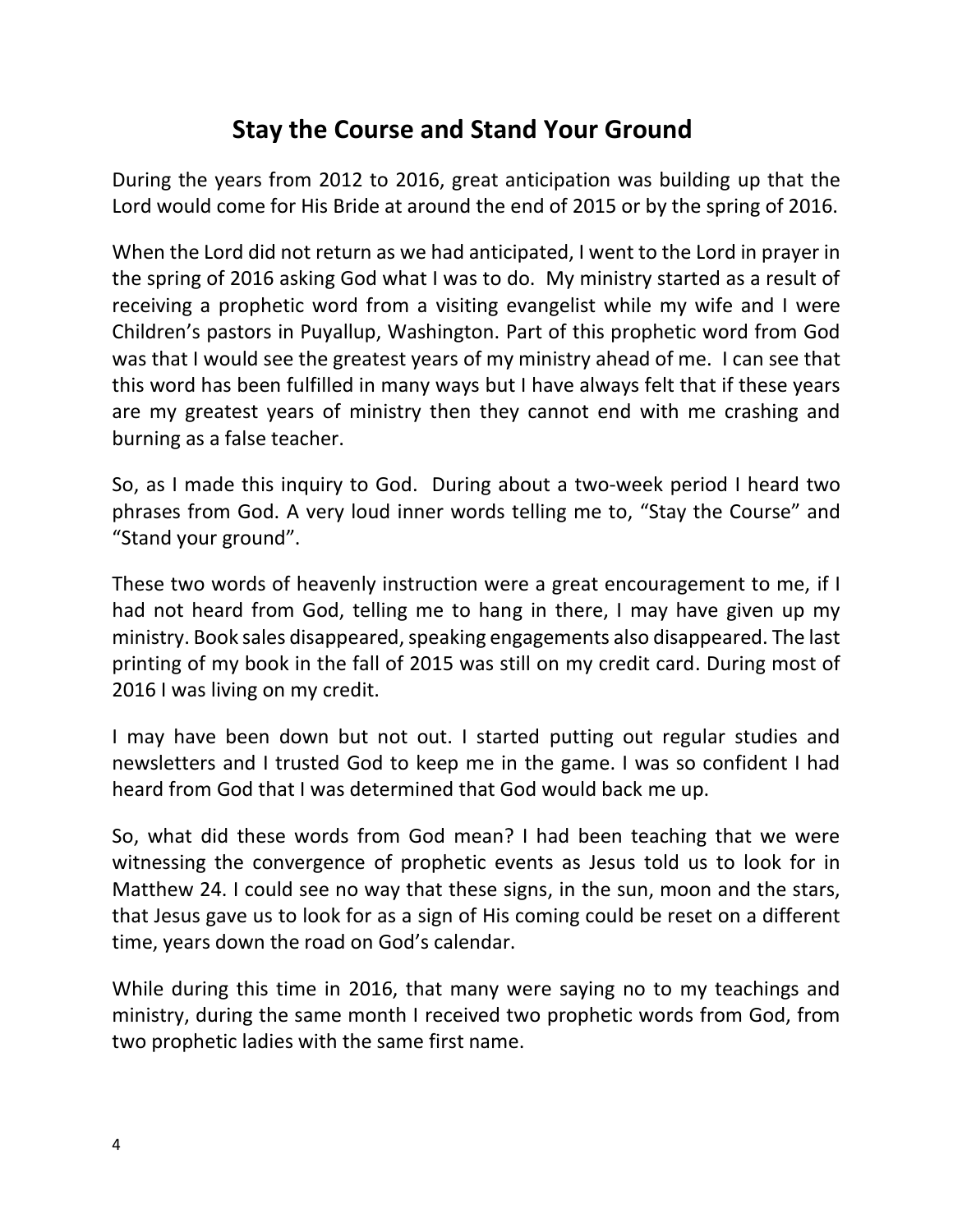**The first prophetic word came from a prophet lady who had never heard of me.** A friend who posts prophetic words on his blog site called me and said you need to be seated. This prophet lady posted a dream, and in the dream, God gave here my full name. In her posted dream she said this was very unusual for God to give her the name of someone and she said she needs to find out who John Shorey is.

I was encouraged by this and further encouraged when a friend emailed me saying God knows your name. God really knows all our names; He has had our names written in His books even before we were born. In the parable of the 10 virgins is a very scary thought that half of the 10 virgins Jesus told them, "I don't know you, depart from me."

A few days after this prophet lady posted her dream, we made contact to get to know each other. Then two weeks later she received a Word from God for her to give to me. This prophetic word covered some important areas of my life and ministry and part of this word told me that I was being told no to speak for God. I was doing my newsletter at t his time so I figured this referred to my no longer getting radio and TV invitations. This Word from God said, "You have been told No! but I will yet have you Speak."

A couple of weeks later I hear from another prophetic lady who woke up singing in the spirit. Some of the words she was singing as she was waking up were, "The devil is glad, he has shut you down". Then God says, "I will yet have you speak." She sent this to me and as I was reading it, I could hear in my spirit that God gave this to her for me and at end of email she said she thought it was for me.

I have stayed the course and held my ground for some time, knowing the time would come when my audience would come back. I believe current events are bringing us to that time when the confused church are going to be searching for truth and many will seek me out to hear what God has been showing me. I am not sharing any thing here to boast, I am only an instrument seeking to obey God.

 **I truly believe we are now entering that time.**

## **The Requirements for the Rapture**

This segment of my newsletter is not intended to be one of my study topics but I just feel led to share something that is important to understand. I have been teaching on the Gentiles being part of the 144,000 for over 2 years now. Most of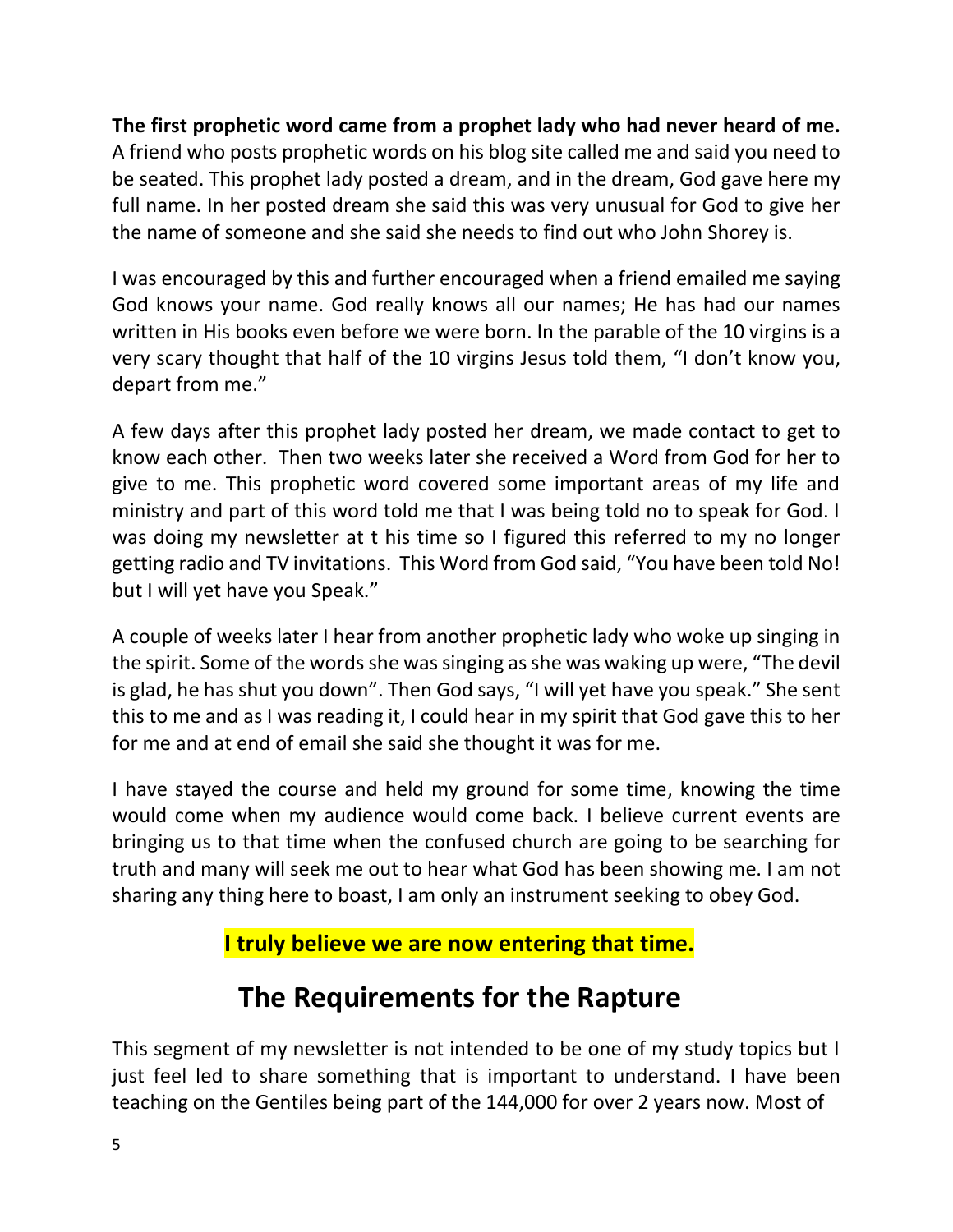my last newsletter dated 1-12-2021 was covering this event, concerning the sealing of the 144,000.

I have had contact from many who are telling me that they are getting it. The 144,000 are not just Jews. Much of the Book of Revelation where this topic is covered is symbolism and this group from the 12 tribes of Israel is symbolic for Christians walking in holiness from all the nations of the earth.

This group called the 144,000 is also called, The Servants of our God, they are referred to as the first fruits of the Bride, also called the "First fruits of the resurrection, and the event is often called, those who are the sealed or the transformation.

This is not a rapture as they are not caught up in the clouds to meet Jesus but their bodies are transformed into there eternal heavenly bodies and they stay on the earth on assignments to encourage the lukewarm church that will go into the Great Tribulation.

In my last newsletter, I have one topic title called, "Requirements for the Transformation". When you study all I have said on this topic you may agree that the 144,000 are not all virgins, virgins are symbolic for holiness. The Bible clearly teaches that Jesus is coming back for a bride without spot or wrinkle.

How do we attain such a condition of holiness when the Bible says our righteousness is as filthy rags? The Bible also says in Psalms that, "No one is holy in this life." Holiness is not something we attain; it is something we put on. Our sins are washed away by the Blood of Jesus, we must put on the Breast Plate of Righteousness.

So how do we meet the standard of holiness without spot or wrinkle that qualifies us to be part of the Bride of Christ?

If you study the Lords prayer, you realize this prayer is a model of how to pray daily to God. Prayer is communion with God and if we are really sold out to God, we will have daily communion with Him. Part of this prayer teaches us to ask God to forgive us our sins as we forgive others who sin against us. This daily communion with God is what keeps our robes spotless, without wrinkle.

To be part of this small group called the Remnant. A remnant is a small portion of the whole. The requirement to be part of this first group of the first fruits of the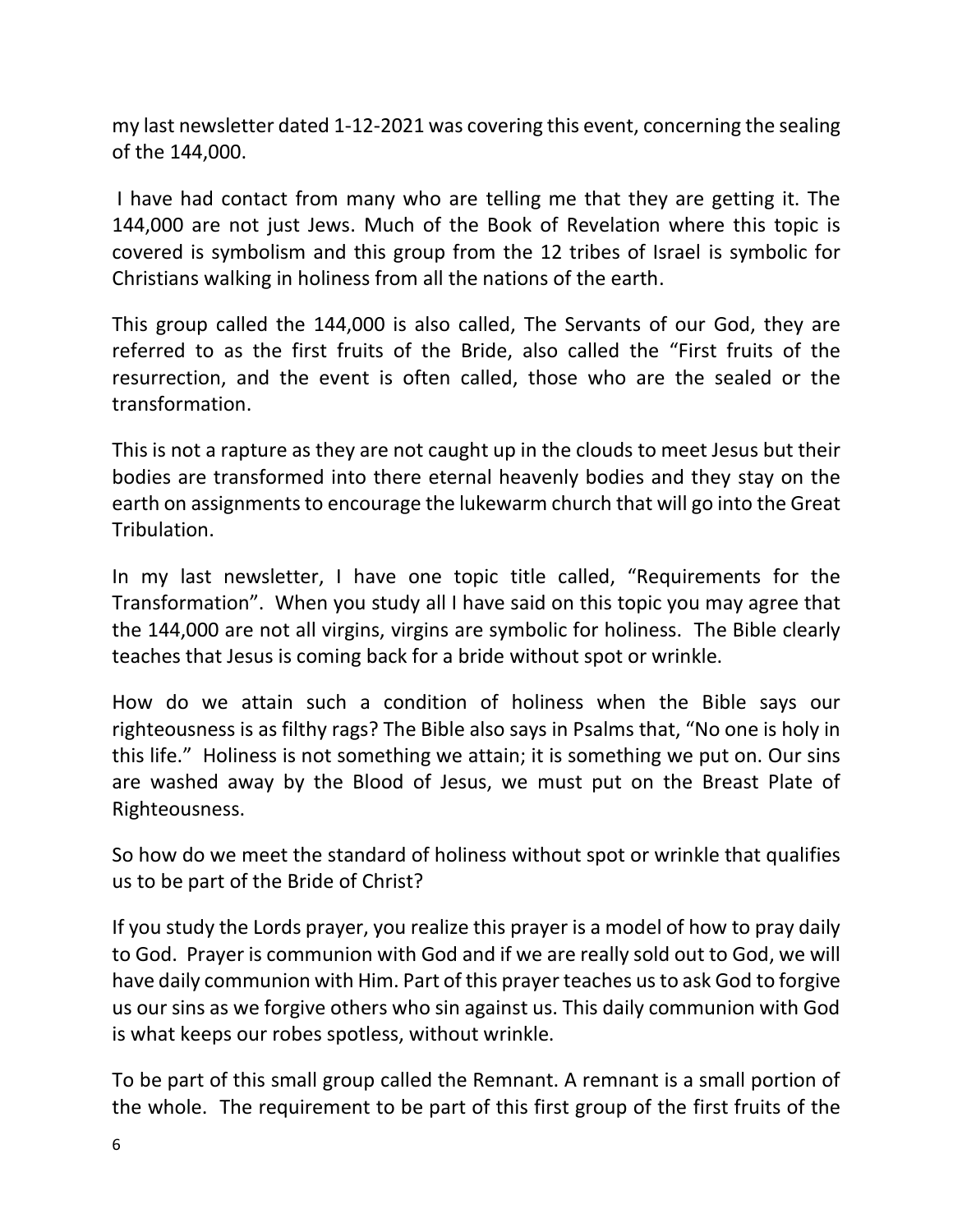resurrection is having daily communion with God, talking to him daily, prayer is talking to God, asking him to guide us daily to be obedient to His will.

The reason the first fruits group will be so small is because most Christians are not taking time to commune with God on a daily basis.

When this event happens the majority of the church will be left out and many will be angry at God and angry at their pastors for not teaching them how to properly prepare for the Lord's Coming.

So now back to my subject title. **What is the requirement for being included in the rapture?** The requirements for the rapture are the same as requirements as those who are part of the First Fruits of the resurrection**. Daily communion with God and asking God to forgive our sin and guide us into a daily walk of obedience.**

Revelation 3:10, "Because you have kept My command to persevere, I also will keep you from the hour of trial which shall come upon the whole world, to test those who dwell on the earth."

**I believe those who persevered are the first fruits of the Bride who will not suffer during the Great Tribulation. Those who were left behind will have this time of testing to stand up to what ever they must endure, even unto death. Remember death has lost its sting and the eternal rewards are worth it all.**

### **Update on my health**

For some time now I have had some severe health challenges, I know this is an area that I am to trust God in and I recently had a personal God Word sent to me that confirmed that God has His hand on my health and He is not going to let me go home to heaven early. The Lord told me that I am needed. and have work to finish.

I continue to covet your prayers as I strongly believe in a prayer answering God. **In recent weeks I have prayed for renewed strength to be able to get my property ready to help people during the soon coming tribulation. God has answered these prayers. I am not totally healed yet. Like a YO YO, my feet and fatigue issues come and go. I am confident my total healing is just around the corner.**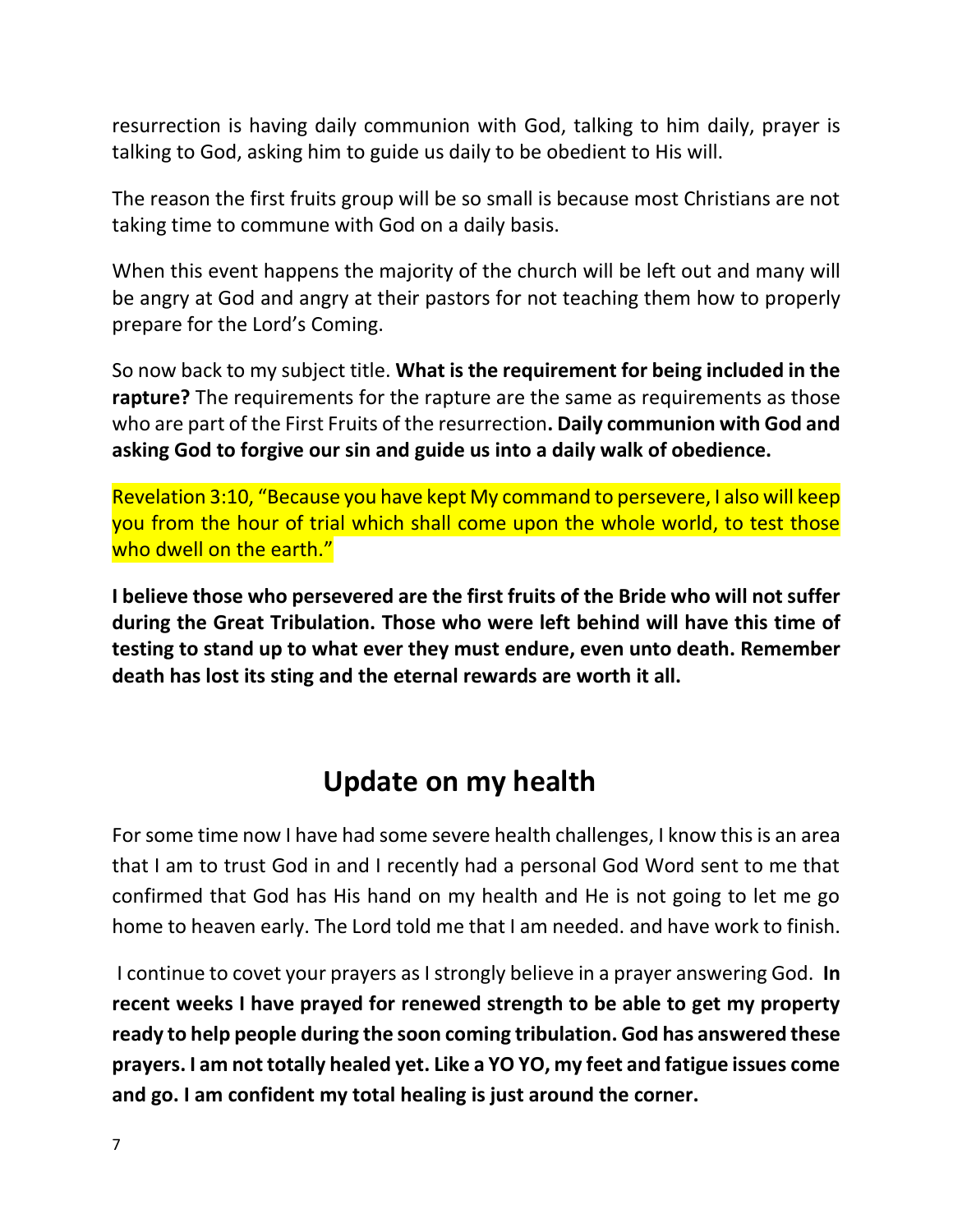### **Financial Alert**

My Ministry is faith based. I continue to trust God as I always have and God has never let me down. I don't care to list specific needs but let me say that at this time of year many end of the year expenses come due. I am also being hit with unusual repair issues.

I appreciate all who are able to give to the support of my ministry. I am seldom able to reach out and thank my supporters **but I could not make it without you and I really do appreciate all of you.**

These are challenging times for many financially, I understand that some previous supporters to my ministry are no longer able. I know God will lay my needs on the hearts of those who are able to give. For those not able to give, please remember me in your prayers

At the end of this newsletter, I share how you can give to this ministry.

# **What Just Happened?**

With what just happened in the swearing in of a new president, most Christians are asking this question. **"What just happened?"**

On the morning of the inauguration, I watched a u-tube where the speaker said that Biden will not be sworn in today. A friend of mine told me, his son less then a week before the swearing in ceremony said that Trump will stay in the White House. He will pull a rabbit out of the hat.

I am hearing some ask the question, "How could all of the prophets been wrong. I already addressed this earlier. The majority of the church have been listening to the wrong prophets.

In Elijah's day the people wanted to follow the prophets of Baal worship. Today to many churches have turned real worship into entertainment.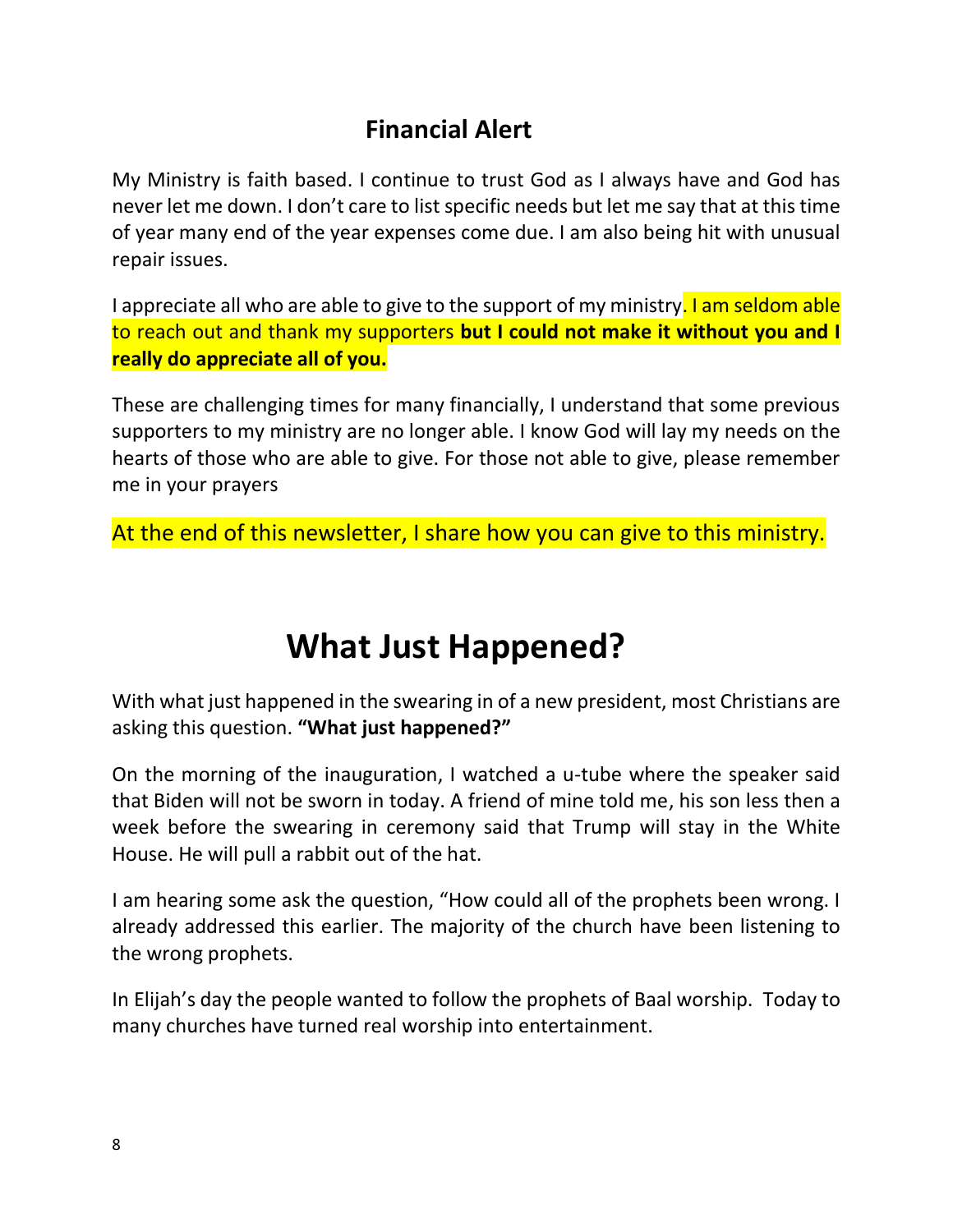In Jerimiah's day the people did not want to listen to true prophets like Jerimiah. No, he was discarded into the sewer pit and they found false prophets who would tell them what they wanted to hear.

If you really want to find true prophets of God today, they are out there but the church is not interested in a message of judgment and what is called fear mongering. Some time back I heard one of the pillow prophets say that those prophets and watchmen who are saying that judgment is coming to America are preaching the message of satan.

In case you haven't noticed, Judgment has arrived. If the message of judgment is of satan, then are you saying that Jerimiah and most of the Old Testament prophets were delivering a message from the pit?

Read the words of Jesus in Matthew 24, warning that they will kill you. Look at the writings of Paul, how many would sign up to go through all he went through?

### **The truth of the matter is, what just happened, had to happen**.

As I have studied the Lords coming and studied the words of the prophets, I have seen that we have two camps of the prophets as it was in Bible days. If you study these two groups you have to conclude that they both cannot be right.

In my studies on what I have called the convergence of the events that Jesus told us to watch for. I see clearly that the horses are truly pushing against the gates waiting for the gun to go off and launch the world into the Great Tribulation.

The recent warnings coming from the prophets I listen to are saying we have arrived at the time of great trial. If those prophets who I call the pillow prophets would have been right, then Donald Trump would have to still be in the White house.

If Donald Trump was reelected and sworn in, then those I call the false prophets would have been right and those who I call the true prophets would have been wrong.

It amazes me that those who have believed that Donald Trump will make America great, are still in denial that he is not coming back. Some even saying we will still have eight years of Donald Trump as our president because he will return in four years. Don't you see what is coming? There will not be an America as we know it in four more years.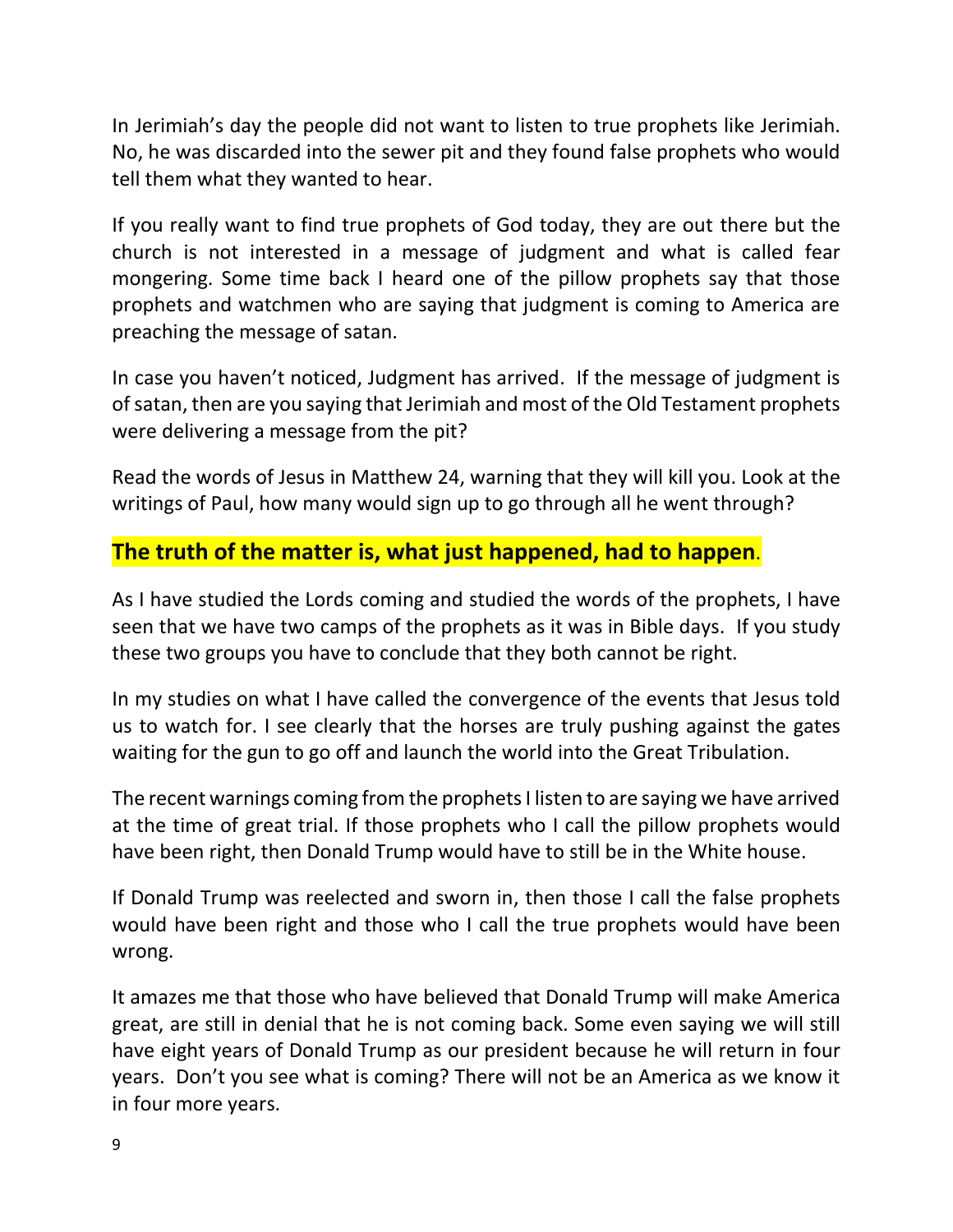This election was not about a political race between the Republicans and the Democrats. No, this has all along been about the global agenda for a One World Government. America has been in the way and President Donald Trump stopped them in their tracks. This is why thy will take every step to ensure that he can never run again.

# **What is Going to Happen?**

My last topic, "What just Happened" weather we like it or not, it happened. So, the real question we should be asking is, "What is Going to happen?"

Much of what I could put into this topic will be shared in my coming worst case scenario story. Why would I like to look at a worst case? I have heard it in prepper circles, prepare for the worst and pray for the best.

I believe we are standing in the door way about to enter what the Bible calls the Days of Sorrows. Jesus used these words when he completed the list of events to watch for in Matthew 24. The list He gave His disciples was completed with Great Earth quakes. He then said, "These are the beginning of sorrows.

The last event on His list was earthquakes and the opening of the  $6<sup>th</sup>$  seal begins with a great earthquake. I have shared in earlier teachings that I see the seals all lining up and I believe when the list is completed with a great earthquake, all the seals will move forward together into the time called the Days of Sorrows or the Great Tribulation.

So, the answer to the question, "What is going to happen?" is a combination of what Jesus warned us to watch for, along with what our true prophets have warned us is coming. The Bible says that God will do nothing unless he has warned up through His prophets.

If we read what Jesus warned us to look for from Matthew 24, what can we expect?

As you read this list below, these are the warnings of Jesus, these events are coming so don't call me a fear monger, I am only trying to warn you.

1. The first thing Jesus told us to watch for was **false prophets**. I know this will make some angry at me but I will speak what I see God showing me whether you like it or not. The pillow prophets who have been saying we will have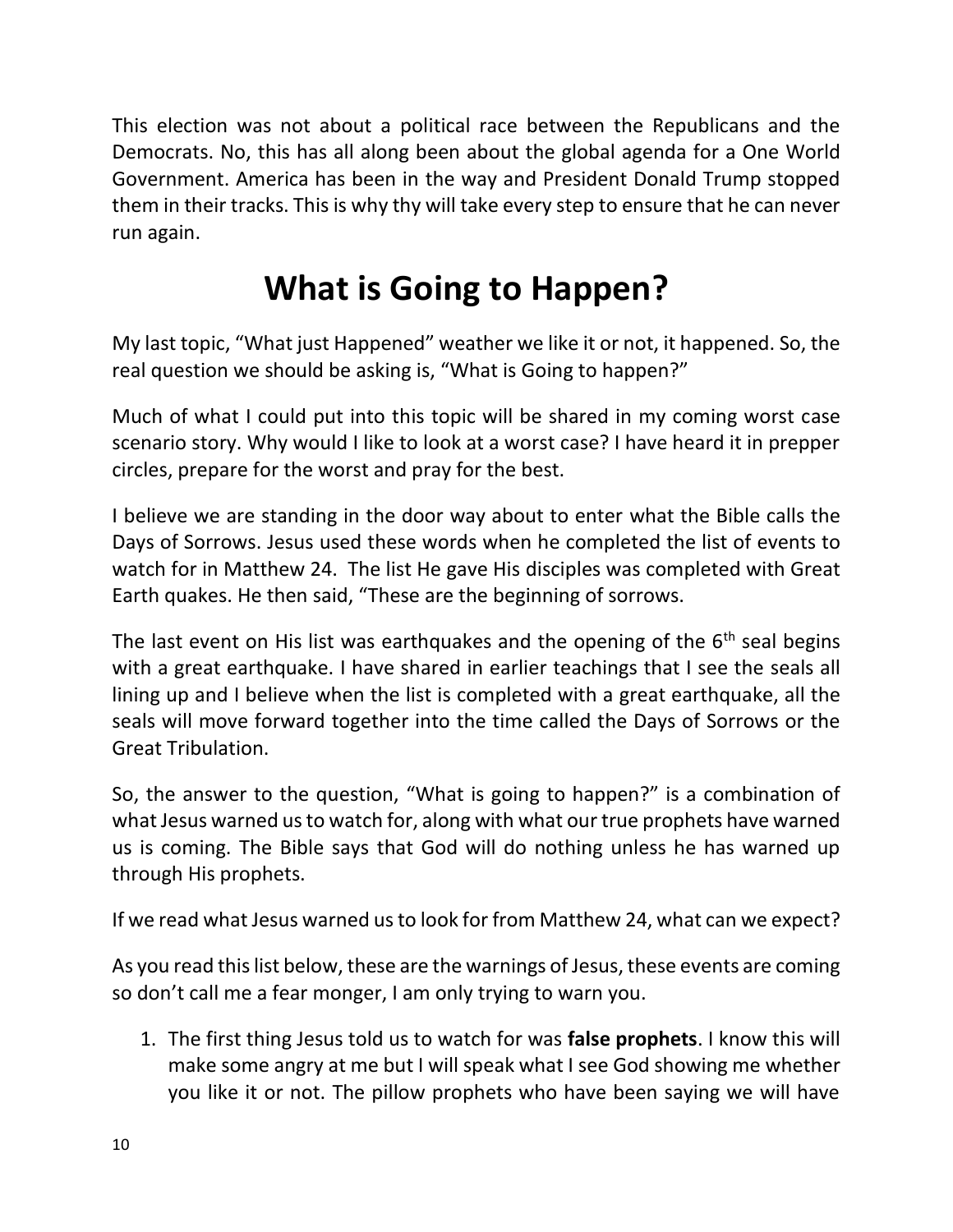many years of prosperity and great days in America have been putting the church to sleep. Soon it will be the needed judgment of God that will wake up the sleeping church.

- 2. Jesus said there will always be **wars**, but during these last days we will see global wars unlike any time in history. I believe America will be taken out in war and this coming war will not be like past world wars that were fought on foreign soil. With this coming war on our soil, other prophets have warned of coming **captivity**.
- 3. **Famine** will be the effects of economic collapse, the effects of War, and can be brought on by weather and other events. When you have famine from the shortage of food you will have death by **starvation**.
- 4. There will be **pestilence**, there have been events like the locust infestation happening in part of the world this last year that is creating **food shortages** this year.
- 5. **Plagues**, we are witnessing the plague of the Covid 19 event. They are saying it is mutating and a more dangerous strain is just starting to spread around the world. Economies around the world are currently being kept alive on life support by the printing of monopoly money. This cannot go on much longer. In almost one year the amount dolled out to America families cannot sustain them.
- 6. **Earthquakes**, this is referring to mega earthquakes. When the big ones hit on the West Coast and in other parts of our nation. This event will bring America to its knees.
- 7. **Meteor and tidal wave event**. This is not in the Matthew 24 list but Luke recorded this event from the same meeting on the Mount as recorded in Matthew 24. I believe this will end the lives of millions. This is recorded as part of the  $6<sup>th</sup>$  seal.
- 8. **Many will be killed for their faith** in Jesus and for not going along with the system of the Global Government.

What is soon coming demands that we stand strong in our faith. All the disciples and many Christians to follow died for their faith. I have never been able to understand how so many American Christians believe that God would never allow his people to suffer. Tell that to His disciples. Tell that to the millions since the time of Christ who have died for their faith. Tell that to the millions who died in the Holocaust, If God did not spare the Jews who are we in America?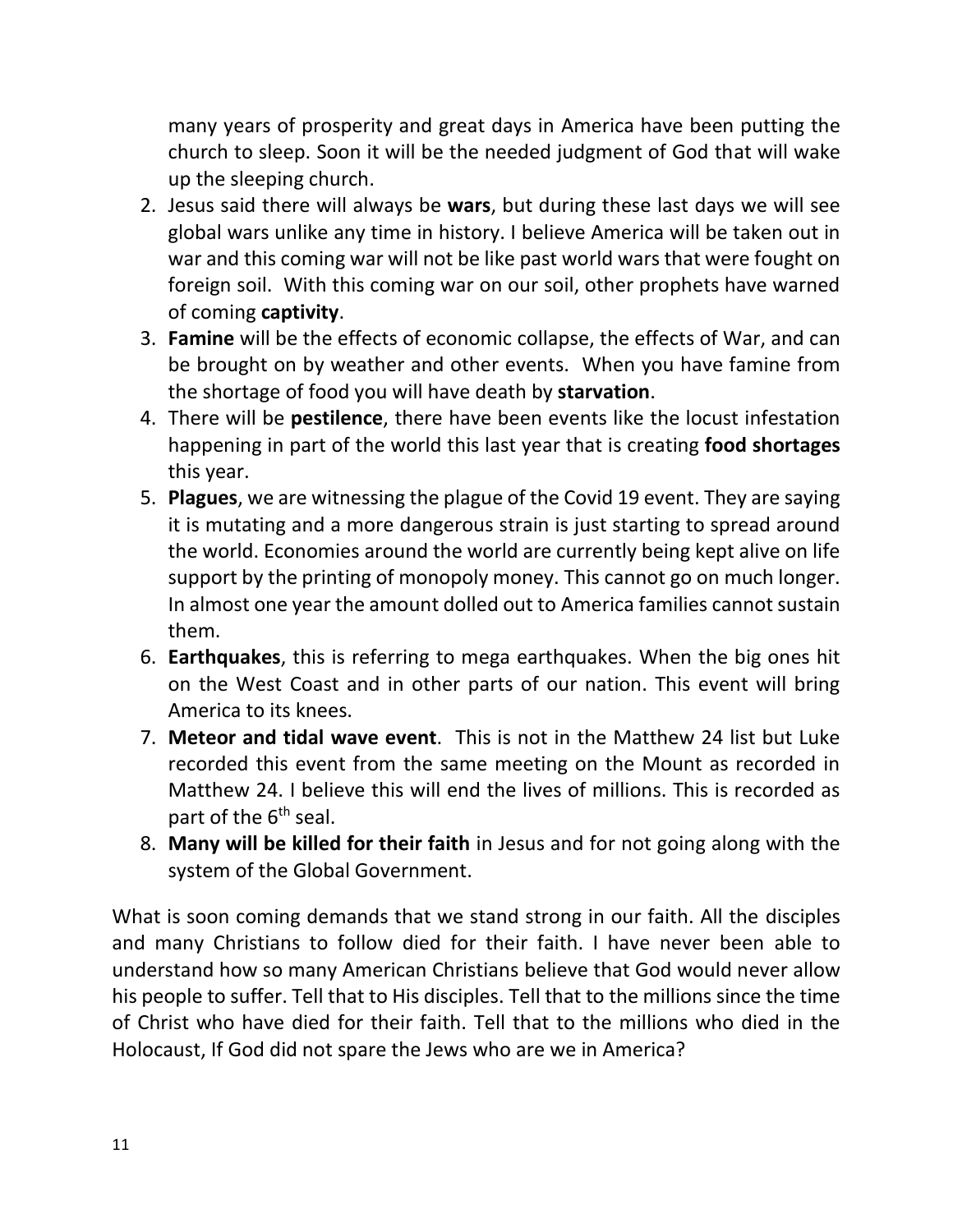A few years ago, I mailed some of my books that teach the rapture will be in the middle of the seven years, to a Bible school in Africa. I was able to message back and forth with to my contact person. When the students had time to read my book, I asked my friend Daniel how many of the students believe the rapture is Pre-trib. He told me that none of them believed in a Pre-Trib. Rapture. He said that in his country the church has been going through tribulation for decades.

## **A Worst-Case Scenario**

A few days before the swearing in of Joe Biden as our new President, I wrote the following worst case scenario story. I debated sharing it with more then a couple of friends because if it did not happen exactly as I wrote it, I would be called a false prophet.

As I have said many times, I am not a prophet but a prophetic teacher. I do hear God's voice and get an occasional dream but that does not make me a prophet.

I have been blessed to see prophetic things in God's Word that many have missed. It is the Holy Spirit who reveals hidden secrets in His word and man cannot take the credit.

In this scenario story I am sharing my thoughts concerning all the many prophetic events that we have been warned are coming. No doubt, I don't have the order correct. The reason I am including this worst-case story is because when certain events begin to unfold, it will be a wake-up call for the sleeping church.

The following is based on my study of God word, my analysis of the prophetic voices I have learned to trust like from Pastor Dana Coverstone and others and my study of current world events.

This scenario includes attempts on the life of Former President Trump. It includes our new president Biden being taken from office by some of a number of means. Possibly the 25<sup>th</sup> amendment for a lack of mental acuity.

I see American cities being nuked by many possible sources, maybe Terrorist, maybe a foreign enemy, or maybe a false flag event by our own government. If it is a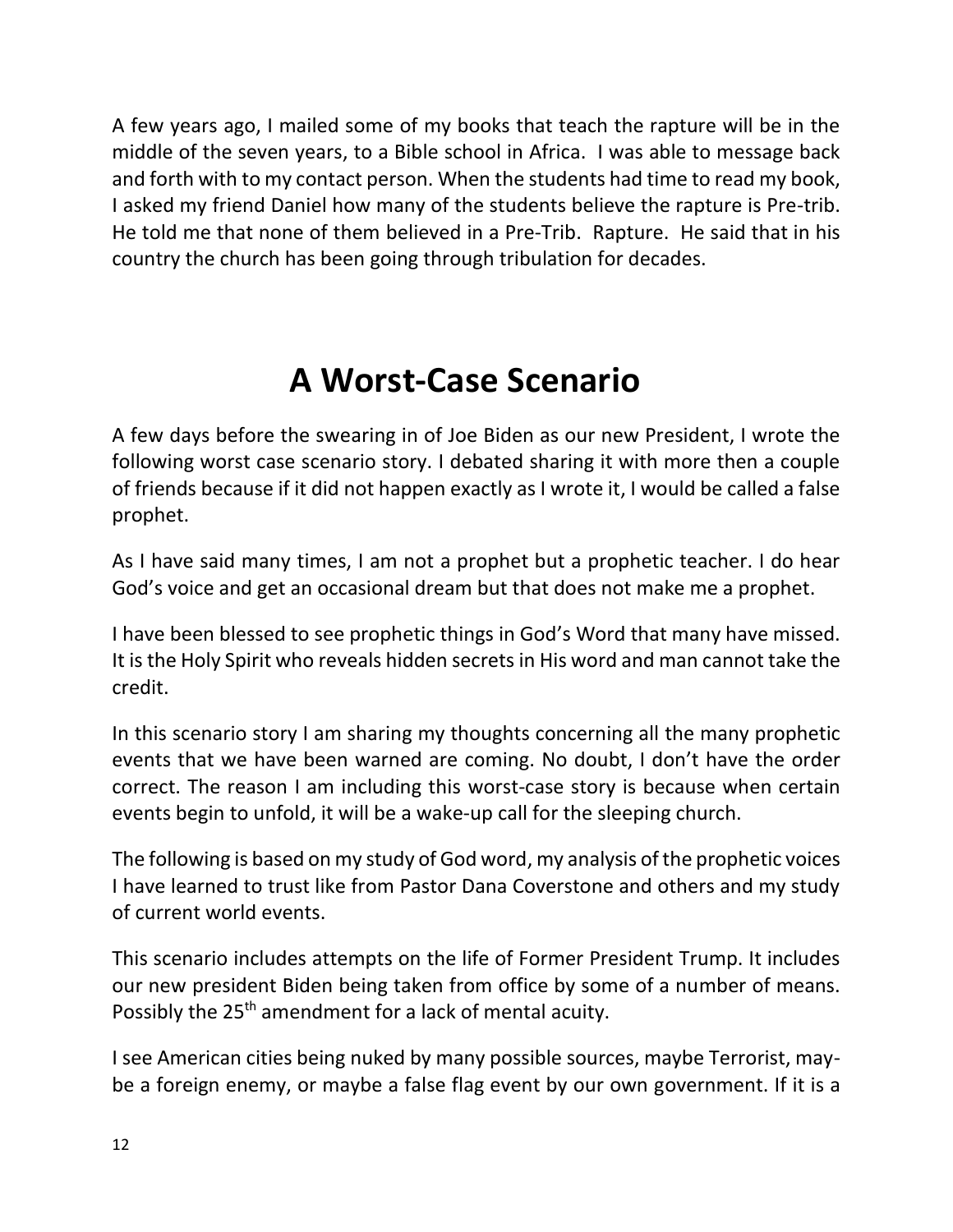false flag event by our own government it will be done and blamed on the Trump Supporter. This will pave the way to waging war on the whole conservative population in America. Hillary Clinton recently called all those who voted for Donald Trump, domestic terrorists who need to be kept under surveillance. Some so called leaders in America are even saying we need to round up the Trump supporter and send them to re-education centers, (consecration camps).

I see the destruction of America as needed by the Globalist to ensure America can never rise again against the agenda of the One World Government.

An event of destruction has to be big enough to declare nation wide martial Law and suspend the US Constitution. This will without debate allow our government to cancel the right to bear arms and lead to the confiscation of all privately owned firearms.

The UN will be asked to send in peace keeping military troops from Russia and China. This will be necessary because our own police and military will not want to kill Americans to disarm them, but the Foreign peace keepers will not have a problem with this, as they plan on invading America later and this allows them to spy out the land.

Kamila Harris rises to the office of President due to the elimination of President Biden. Her time in office as others want her position and they investigate her citizenship and declare her an illegal sitting president. Former President Obama is placed in the White House on a temporary basis until a new legal election can take place. A new election never happens because the Leaders in Washington and the former President sell out America to the One World Government.

When many cities are nuked, this will take out most of the national electric grid. This will cause a national panic and all food will be gone in 48 hours or less.

Gangs, looters, and killers will be going house to house to steal food and supplies, to rape and kill.

Every city over 20,000 in size will be under strict curfew. Those caught breaking curfew will be shot on sight.

An incredible God event happens during the time of this scenario story. This event could even happen any day. The sealing of the 144,000 servants of our God are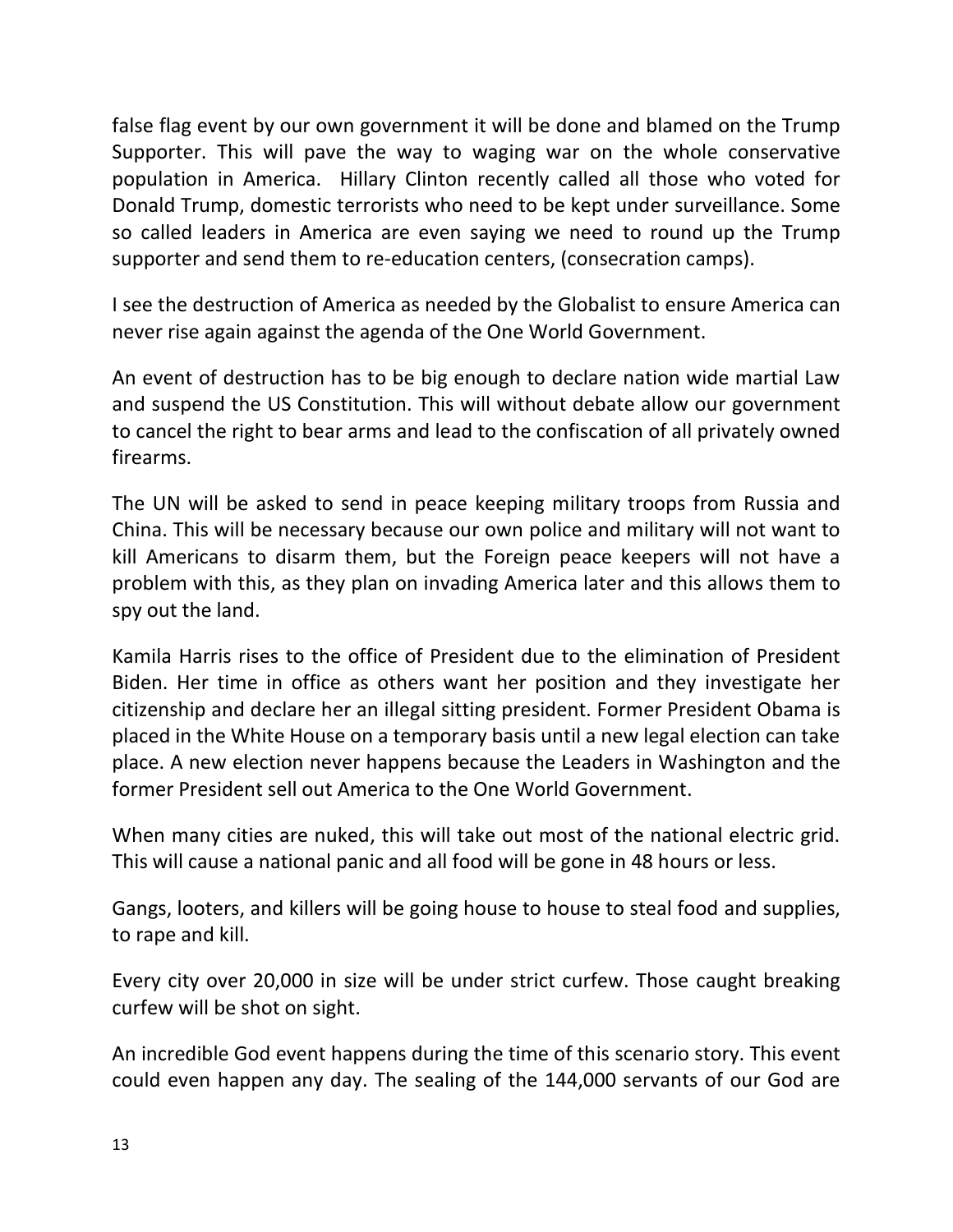transformed into their heavenly bodies and given assignments to be boots on the ground during these trying times to minister comfort to the believers.

All hell is not only breaking out in America but it is spreading to all corners of the earth. We have just entered into the time of the global solution. As countries are collapsing the forming of the One World Government is picking up the pieces.

At the same time that the nations of the world are joining the global solution of a One World Government, God is raising up a standard against evil. The 144,000, Just a symbolic number of completions are being raised up by God from all the nations.

These saints who have been sealed and anointed with power from God are the tip of the spear for the greatest revival the world has ever seen. These impowered saints are traveling on assignment at the speed of thought to places of need all around the globe, delivering miracles, signs and wonders to the places and people in need.

This incredible event is God using His servant to be His hand extended to all who call out to Him. Delivering comfort and the Love of God in ways never seen on such a large scale.

Millions of newly Born-again Christians are dying for their faith, but their decisions for Christ has canceled the sting of death. While a hurting world is hurting down here, great rejoicing is happening in heaven.

Great spiritual battles are being waged through prayer in both heaven and earth. For many it may appear that evil is winning but on God's score card the Salvation of millions is what shows who the real winners are.

We are now in the days when we must not delay. We must fully give our heart and life to God and ask for God's forgiveness that has been purchased with the Blood of Jesus and truly make Jesus the Lord of our life. If Jesus is Lord, then He is the boss.

When we truly follow Jesus as our Lord, great will our reward be in Heaven.

Praise God, we win.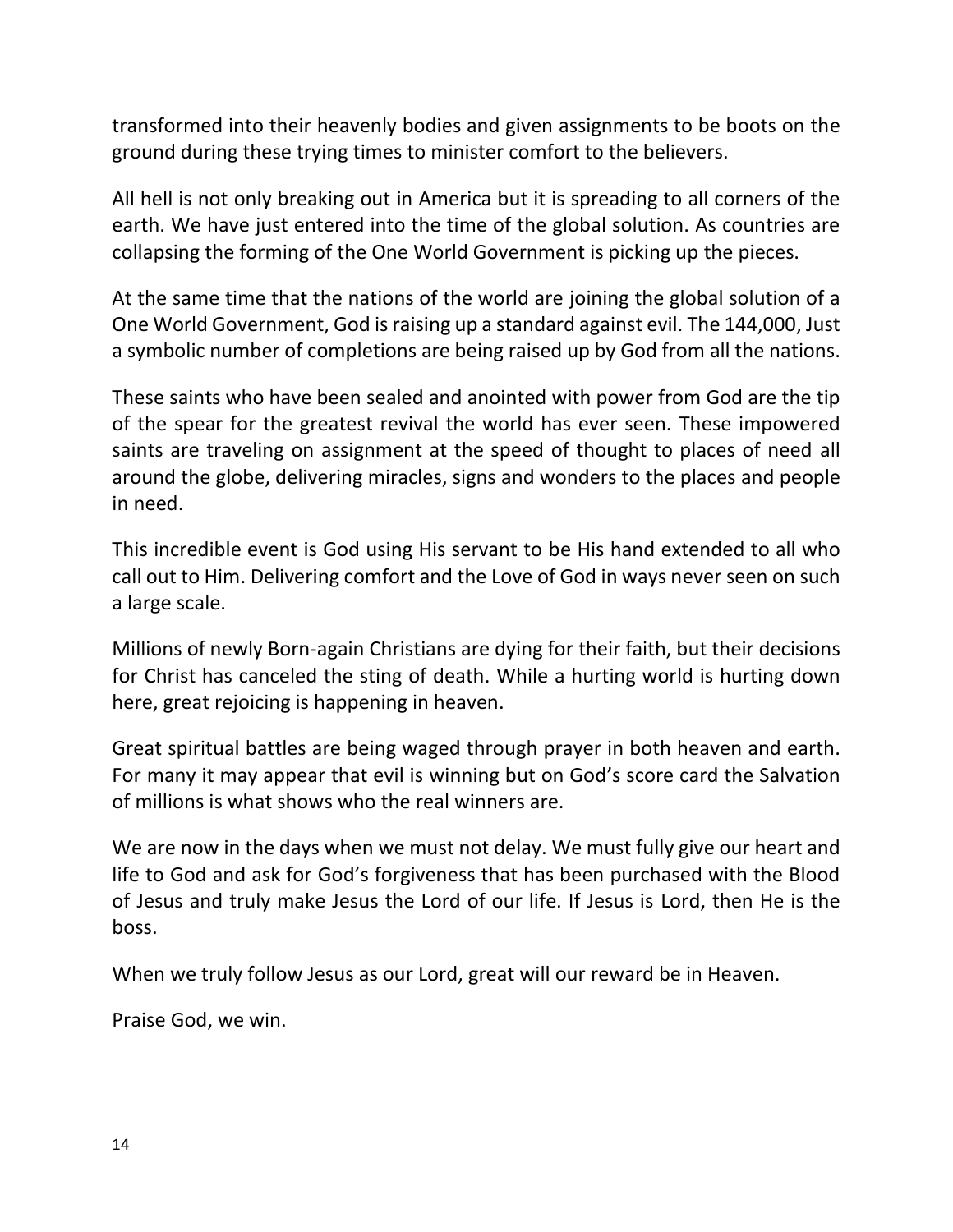# **Does China Owns Your Home?**

This may sound like a strange topic but it is far more relevant to our future then you can imagine. **When you finish reading this you may ask, what can I do about this? I don't have the answer but I believe we need to pray about this and pray for wisdom concerning our finances and stewardship.**

I keep my ears to the ground on a wide variety of subjects. A couple of things I have been keeping in my radar as much as possible has been the subject of China buying up America.

Over a year ago I heard that America has been selling off our National Parks to China. I still have not been able to confirm this but I recently learned that Canada has been selling off their National Parks to China. I have had this confirmed by friends who live in Canada.

What is interesting is these same friends are confirming that China has thousands of military troops in British Columbia, Canada close to our boarders. The Reason given for their troops in Canada is to protect their investment interests in Canada. I personally believe Canada is stabbing America in the back.

There is more to this puzzle you need to hear. Many of you have learned how the federal Reserve has supplied America will trillions of dollars by just running their printing presses around the clock. This has been called Quantitive Easing. The question we must ask is, "How can America ever pay back all this money to the Federal Reserve.

What America has done is taken all the federal home loan mortgages and given them to the Federal Reserve for what is really only monopoly money. Now think about this, for only the cost of paper and ink the Federal Reserve owns most home loans in America.

Now it gets even more interesting. The Feds would like to have real money for their investment portfolio so now they have sold all those mortgages to China. Think about this, If you default on your home loan, most of these mortgage loans are federally backed and now are owned by China and it will be China who takes your home.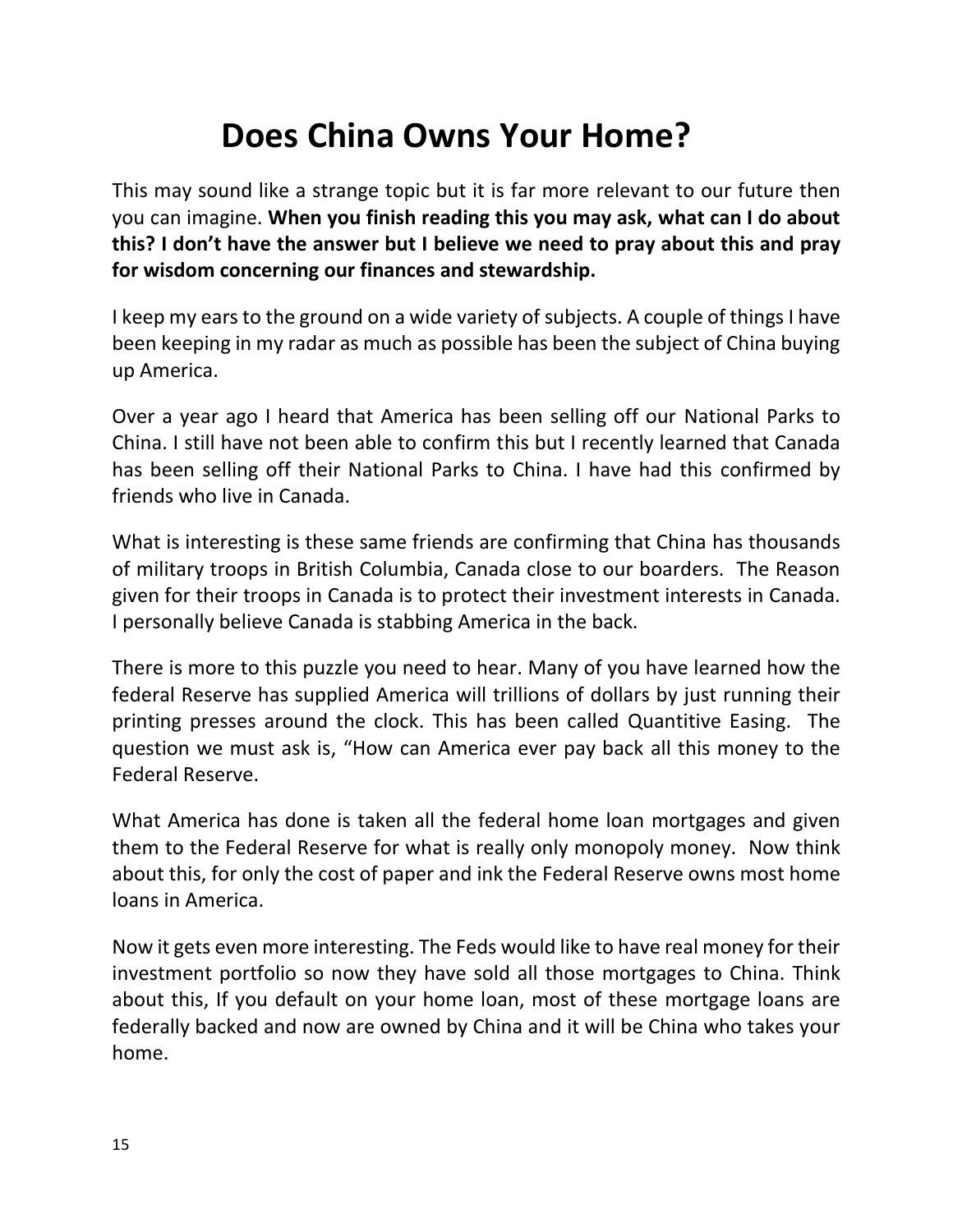I have seen the writing on the wall. An economic collapse is on the horizon. This will also include a total collapse of the dollar and most Americans will not be able to meet their monthly mortgage payment.

We have been warned by prophets for decades that America will be invaded by China and Russia. China will own your home.

The other day the truth about what I am sharing with you came close to home. **I received a letter from my mortgage Company. It outlined 15 fees I can be assessed if I default on my home mortgage. The total of these fees could add up to over \$50,000.00 .** Most home owners do not even have that much in equity, thus loosing their home on foreclosure without receiving anything back for their investment**. At the end of this letter instructions were included written in English and Chinese. Why Chinese? I believe because they now hold my mortgage.**

**Again this is something we need to pray about.** 

# **Words from the Prophets**

## **The Greatest Earthquake**

JANUARY 22, 2021 , by DESIANNA

I woke up at 7 am 1/22/21 I dreamed of news casters all over the world talking about this earthquake that shook the entire world. It was as if Jesus took the whole earth and shook it vehemently in his hand. Somehow in my dream it happened to the whole earth at the same time. I kept thinking but how with time zones. This earthquake was so huge it effected different sections of earth. America, South America Europe China and Korea Africa South Africa Australia Antarctica. ALL 7 CONTINENTS!!!!!!!!

What tripped me out is the news casters were just talking about their shock and how this has never happened and scientists tried to explain. I was shocked that people were not waking up to realize Jesus Christ is shaking the whole EARTH!!!!! THEN I SEE RANDOM PEOPLE. People all over the world. A VERY SMALL GROUP.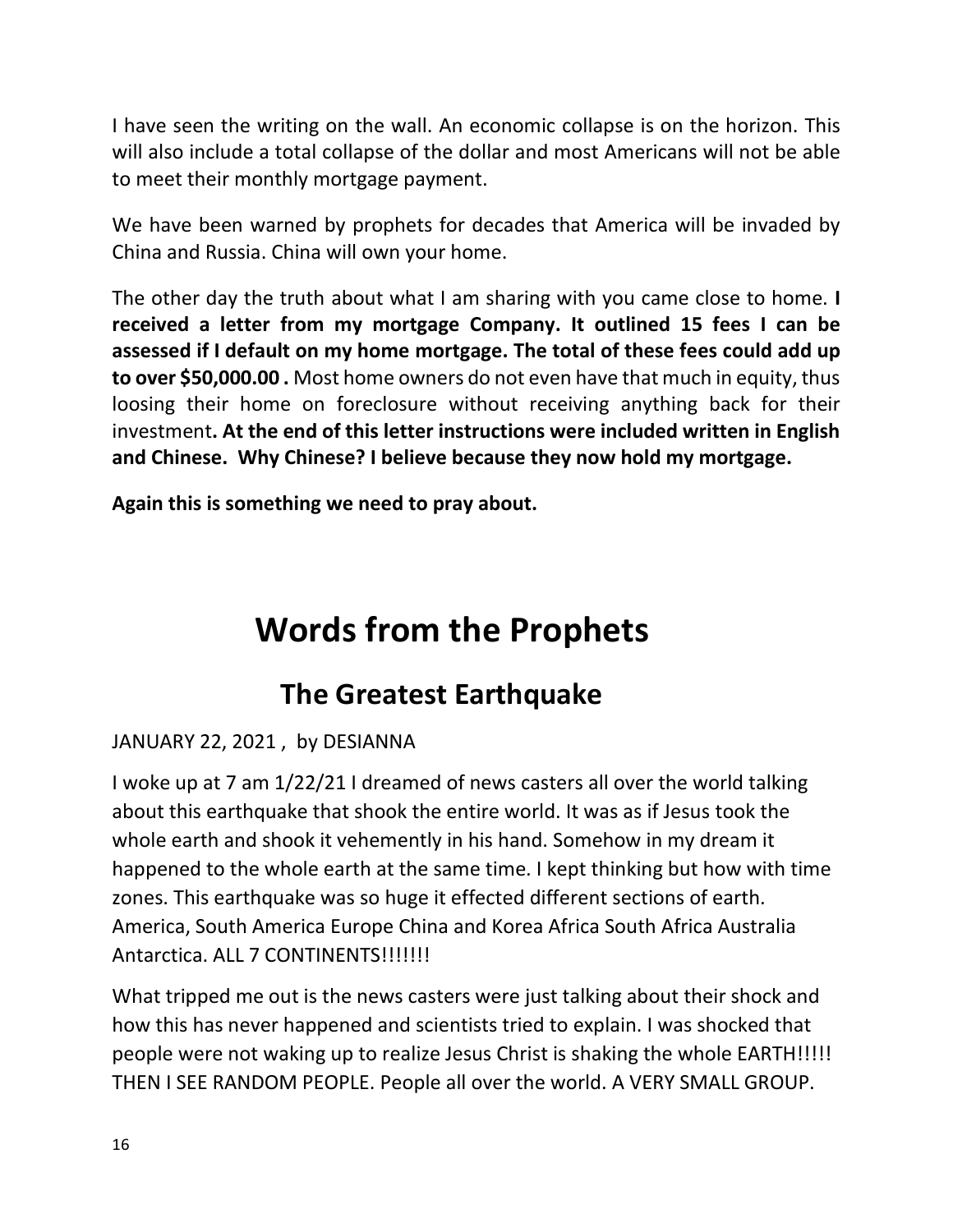On their knees repenting and some were accepting Jesus as their savior for the first time. These very far few and in between across the world repented literally on their knees.

What was more disturbing is the people who just remained deaf dump and blind. It's like they just ignored the signs. Turned a blind eye and made their ears deaf. They didn't care they blamed God they were mad at God. They asked how could their be a God if this happens? Some people literally were like live your best life we're going to die anyway. It was disturbing.

So, when I woke up the Holy Ghost reminded me of 2 scriptures in revelation. It gave me chills. First was Revelation 11:13 And the same hour was there a great earthquake, and the tenth part of the city fell, and in the earthquake were slain of men seven thousand: and the remnant were affrighted, and gave glory to the God of heaven.

I got chills, these were the few that repented and turned to Christ. Then I read Revelation 16:18 And there were voices, and thunders, and lightnings; and there was a great earthquake, such as was not since men were upon the earth, so mighty an earthquake, and so great. The newscasters kept talking about how this has never happened before.

Lastly, I thought about Matthew 24:7 For nation shall rise against nation, and kingdom against kingdom: and there shall be famines, and pestilences, and earthquakes, in divers' places.

Repent accept Jesus Christ as your Lord and Savior. Pray and talk to him like a friend. Things are going to get worse. But let us have peace in Our Lord and Savior Jesus Christ.

**Below I am sharing A dream I had warning of a great earthquake in the Northwest. I had this dream 6 months before scientists went public warning of this coming mega Earthquake. This section below is as I have recorded it in my book, "The Window of the Lord's Return" by John Shorey**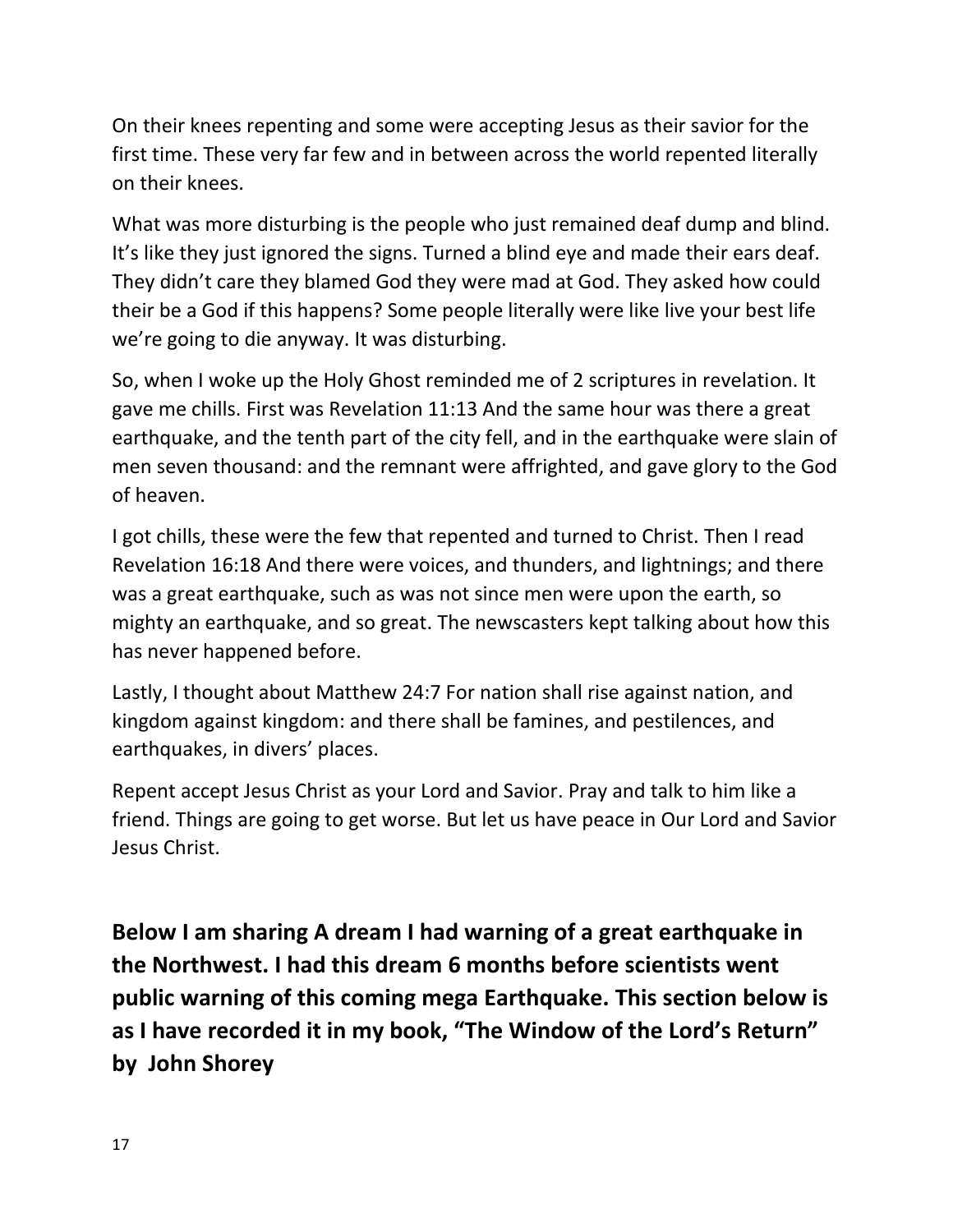This is the second encounter I had where God spoke to me that judgment was coming to America was when I had a dream on May 11, 2013. This dream had caused me much concern; I wanted to know if this was a revelation from God. God has called me into the prophetic ministry and as a watchman on the wall, I didn't want to stick my neck out on a pizza dream.

I labored several days over whether I should send the message of this dream to my Facebook friends and the contacts from the sale of my book. I firmly believe that God has not given me light to hide it under a bushel. I was willing to accept that some of my friends would pass this off lightly; some would defriend me. I am willing to accept any criticism from man, in my efforts to be obedient to God. Below I will explain and share this dream.

It was now Tuesday evening May 14th. On Saturday, May 11th I woke up from just having a dream that was not like my normal dreams, I could remember every detail and conversation concerning this dream.

In this dream, I was with people I knew from the Northwest Seattle area. It was about an earthquake that would hit the Northwest. It had not yet happened, but we were discussing it as if it had already happened. In the dream, we knew this quake was of the same magnitude as the earthquake that hit Alaska in 1964, which is said to have been a magnitude 9.2. Like I said, we were discussing it as if it had happened but it had not yet happened. It was like I was warning the people I knew, but they would not take it seriously. However, they seemed to know it was going to happen.

I felt it would happen soon, because in the dream we were talking as if we knew it was about to happen. I prayed for three days that God would let me know if this dream was really going to happen. I even asked if God would give this dream to me a second time, but this did not happen. On the morning of my third day, I felt compelled to find a place to pray. I continued to ask for God to confirm if this dream were from him. After a time of earnest prayer, I then went to my office to read my Bible. As I was reading my Bible, I just happened to be reading from the book of Psalms, and into my second page of Bible reading, this verse jumped out at me.

### **Psalms 18:6-7 (NIV)** *"In my distress I called to the Lord: I cried to my God for help. From his temple he heard my voice; my cry came before him, into his ears. The earth trembled and quaked, and the foundations of the mountains shook; they trembled because he was angry."*

This verse from Psalms was the answer to my prayers. Yes, this dream was from God. The portion of this verse that says, *"In my distress I called to the Lord: I cried to my*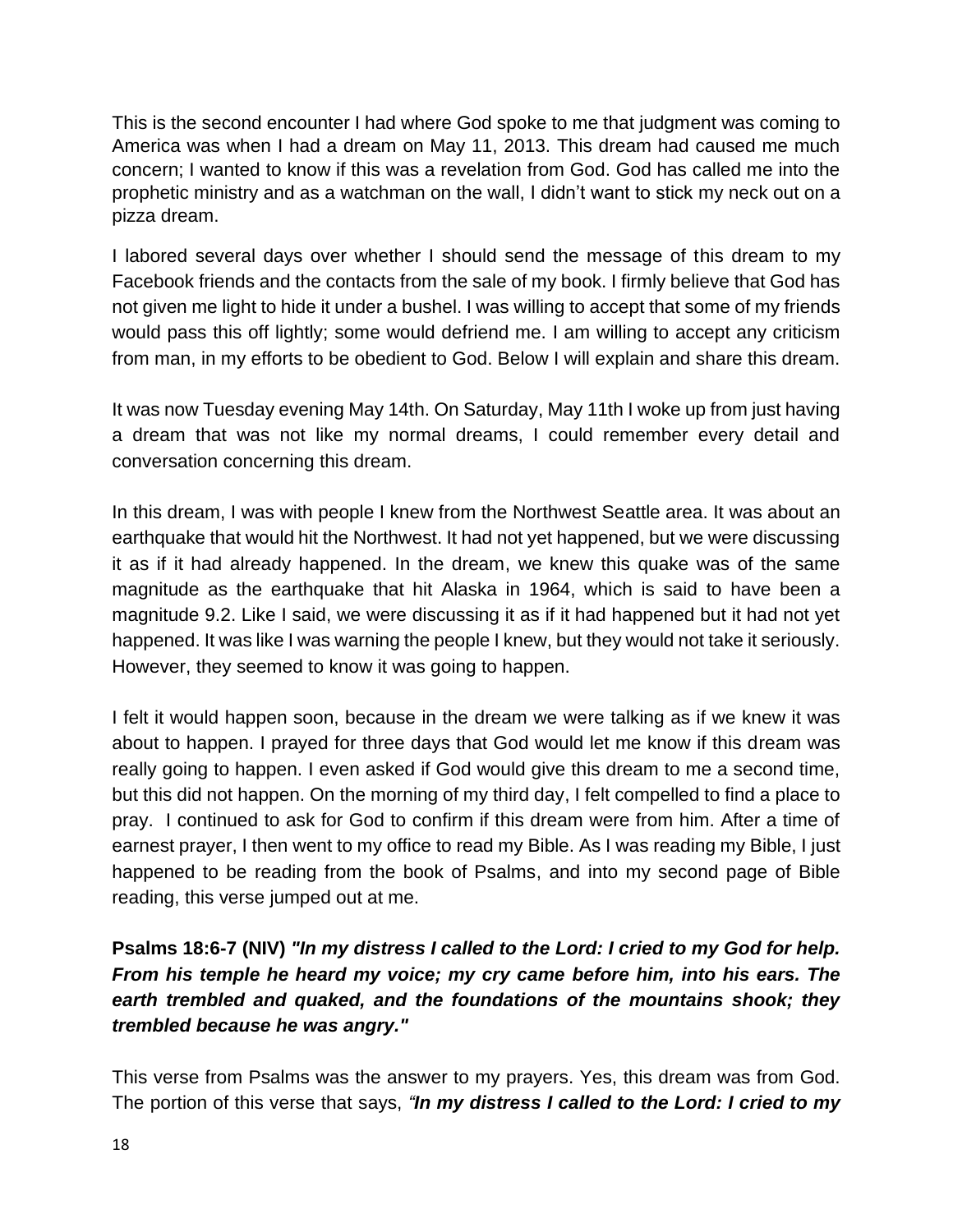*God for help", this was me in earnest prayer just minutes before. Then the verse goes on to say "From his temple he heard my voice; my cry came before him, into his ears." Then the verse talks about the earth shaking and that God was angry. "The earth trembled and quaked, and the foundations of the mountains shook; they trembled because he was angry". The bottom line is God was confirming that the Northwest quake will be part of God's judgment on America.*

It has dawned on me that this dream has a very interesting parallel to Christ's return. My Christian friends and the church in general know that Jesus is coming soon; they talk about His coming as if it was coming very soon, but they are not taking it seriously. They are not preparing for this event. I recently realized that there is a parallel to the church of our day and to the people living at the time of Noah's day.

I will start by sharing this verse from Matthew 24:37-39 to show how I see an application to this generation. Matthew 24:37-39 (NIV) "*As it was in the days of Noah, so it will be at the coming of the Son of Man. For in the days before the flood, people were eating and drinking and marrying and giving in marriage, up to the day Noah entered the ark: and they knew nothing about what would happen until the flood came and took them all away. That is how it will be at the coming of the Son of Man."*

*What I am going to propose is that the generation of Noah's day was like the lukewarm church of today that lacks the discernment needed to recognize its sinful condition and hear the warning of judgment that are being preached by God's men of today.*

*When you study the generations of Noah's day, you learn that Methuselah, who was a godly man, lived up to two years before the flood. When you consider that it took Noah a hundred years to build the ark, it would not be surprising if Methuselah actually helped Noah and his families build the ark. Now Methuselah lived to about 1000 years old and he actually knew Adam and Eve. When I first thought of this, I realized that the generation of Noah was only one generation removed from the time of Adam and God's creation. When you realize this you have to consider that Noah's generation were not atheists. No! They did not question that there was a God, but the people of Noah's generation were the lukewarm, backslidden church of their day. In their backslidden condition, they lacked any discernment to recognize that judgment was coming. Read this verse again. "And they knew nothing about what would happen until the flood came and took then all away". Noah was preaching to his generation, but they were not listening. This verse is saying, "As it was in Noah's day, so shall it be in our day."*

*In our recent time, you can look back to the great Pentecostal revivals of Evan Roberts and the Welsh Revival, this great revival spread to America to the Azusa Street Revival and from these and other early fires of revival, a great Pentecostal revival with miracles, signs and wonders spread around the world. Today, many churches with this great spiritual heritage are absent of the miracles, signs, and wonders. Often the churches of today have substituted the miracles, signs and wonders for great entertainment.*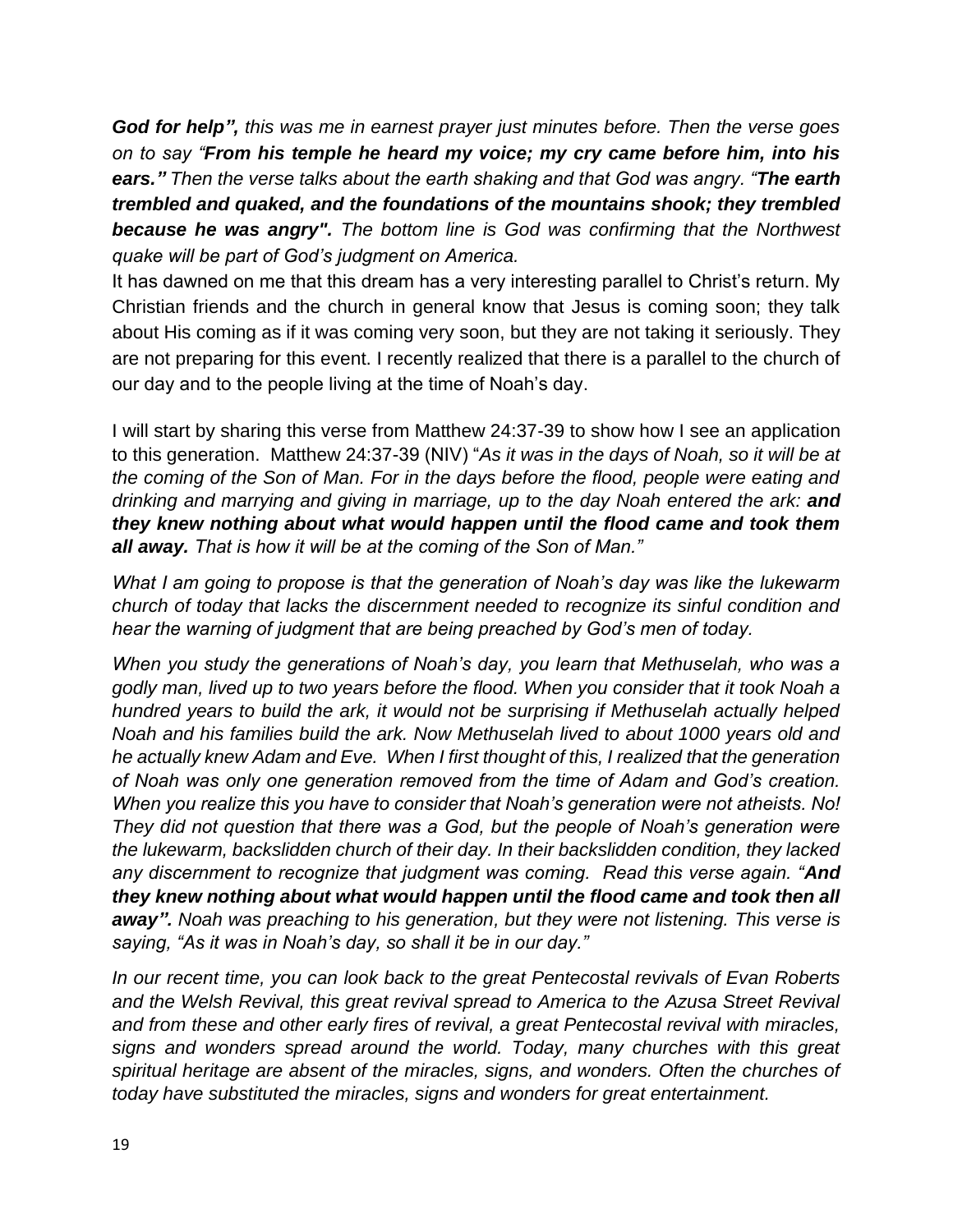*As it was in Noah's day, God is again sending out his prophets and a warning message that the Lord is coming soon, but the lukewarm church does not want to hear it. Jesus told us that we would see hard times and tribulation before he returns. In fact, Matthew, chapter 24 lays out a great list of what is to come, but the warning from God's Word and*  from the prophets of our day are not being heard or acknowledged. We have set *ourselves up for a great surprise. God will soon be sending earth shaking events, and it will catch the church totally by surprise just as it says in Matthew 24:39, (NIV) "and they knew nothing about what would happen until the flood came and took then all away. That is how it will be at the coming of the Son of Man."*

*In fact, much of the church today is lukewarm and lacks spiritual discernment. We are one generation removed from the miracles of our heritage, just as Noah's generation was one generation removed from their spiritual heritage. The church of today is so lacking in*  discernment, that the church is being warned of coming judgment and the soon coming *of the Lord and like as it was in Noah's day, they lack the discernment to see it coming.*

I will be sharing what God revealed to David Wilkerson decades ago and share how God is bringing these prophecies back to our attention for such a time as this. It was David Wilkerson's three most important prophetic books, (The Vision, 1974, Racing Toward judgment, 1976, and Set the Trumpet to Thy Mouth, 1985.) that over the course of twelve years, David Wilkerson wrote warnings to America to repent and turn back to God. Instead of repenting, America has pushed God's grace to the outer limits. There comes a time when a people can drift so far from God that God has no choice but to bring judgment on a nation or, as in the case of Noah's day, his judgment was brought on the whole world with the exception of one family.

### **The Punishment of America, by David Wilkerson**

"I believe God has appointed the instrument of killer earthquakes as His most ominous weapon of judgment. Our nation will undoubtedly suffer the most severe judgment of all. It will strike suddenly, without warning. God has forewarned through many prophetic messages. Even scientists have been warning that major quakes are coming. It will not come as a surprise. **The very first tremor will send forth the judgment message loud and clear to all** – **THIS IS IT! A day of judgment has come**! There are no words in our language to describe the horror and the suffering. There will be no way of escape. The worst that man feared will suddenly come upon him.

**God will literally shake our nation with this instrument of judgment**. The mountains will tremble and the cities will fall. "Quakeproof" buildings will crumble like toothpicks. The earth will heave, split apart, and tremble."

"Hundreds of square miles affected. **In less than two minutes on God's judgment clock, the death angel will claim the lives of multiplied thousands**, over a radius of hundreds of miles. Mountain pass roads of escape will be blocked. Water mains will crumble and break. Cars and houses will sway like toys tossed about. Dams will burst and flood tides will carry many to their doom.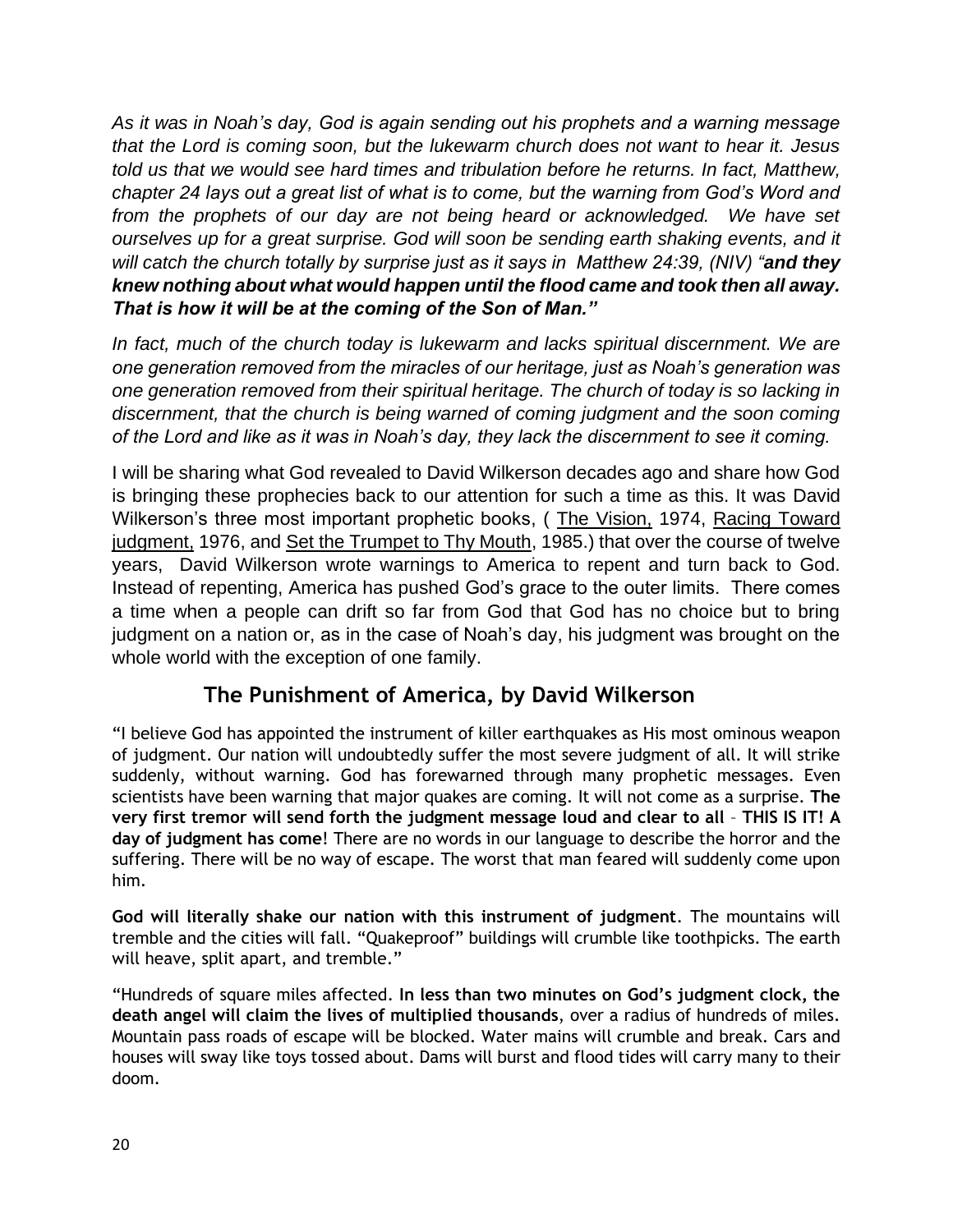A series of minor earthquakes will precede the major killer quakes. One of moderate magnitude will strike, with moderate damage, and many will be relieved that a massive quake did not happen. But it will follow, most assuredly." David Wilkerson's book, Racing Toward Judgment, pages 65,66

#### **Judgment Begins at the Coasts**

**"God's judgments have always begun at the "entrance gates" of nations, cities and empires**: "A cry of alarm will begin at the farthest gate …." Zephaniah 1:10. This is representative of the seaports, harbors, and centers of influx. It is significant that most of the Old Testament prophets warned of judgment beginning at the coasts. Zephaniah warned the Philistine cities:"… Woe to you…..living on the coast….The Lord will destroy you ….The coastland will become pasture…" (Zephaniah 2:5,6)

"Many will survive. Among the survivors will be those who were prepared and who had humbled themselves before God. Those who heard the warnings and who began to trust God for deliverance will survive. Many unconcerned Christians will be lost, along with the thousands of unbelievers." David Wilkerson's book, Racing Toward Judgment, pages 67-6

## **Why Do You Fear?**

JANUARY 21, 2021, KRYSTAL BEALL

Look up. Look up. Look up. Arise. Stand. My Glory is risen upon thee my faithful remnant. Fear not, for I hear your cries my little flock. I have listened. I have heard. I have answered. I have collected your tears in my bottle. I AM the LORD. The GOD of all flesh, is there anything to difficult for me? Is there anything impossible with me? NO! If I be for you, then who can be against you? NO ONE!!! Do not doubt. Believe. You shall see my GLORY. Faith. Not sight.

The darkness increases without respite. Who do you suppose has allowed this to be so. I the LORD have done this and no man. I AM against America. America REJECTED me. Your heart is far from me oh deceived and fallen nation. You are an abomination in my sight. You are most wicked, Rebellious and corrupt. I have warned you for years America to turn back to me, Your first love and REPENT. How few in America have done that. Joy to all of you who have. With you I AM well pleased. I AM with you.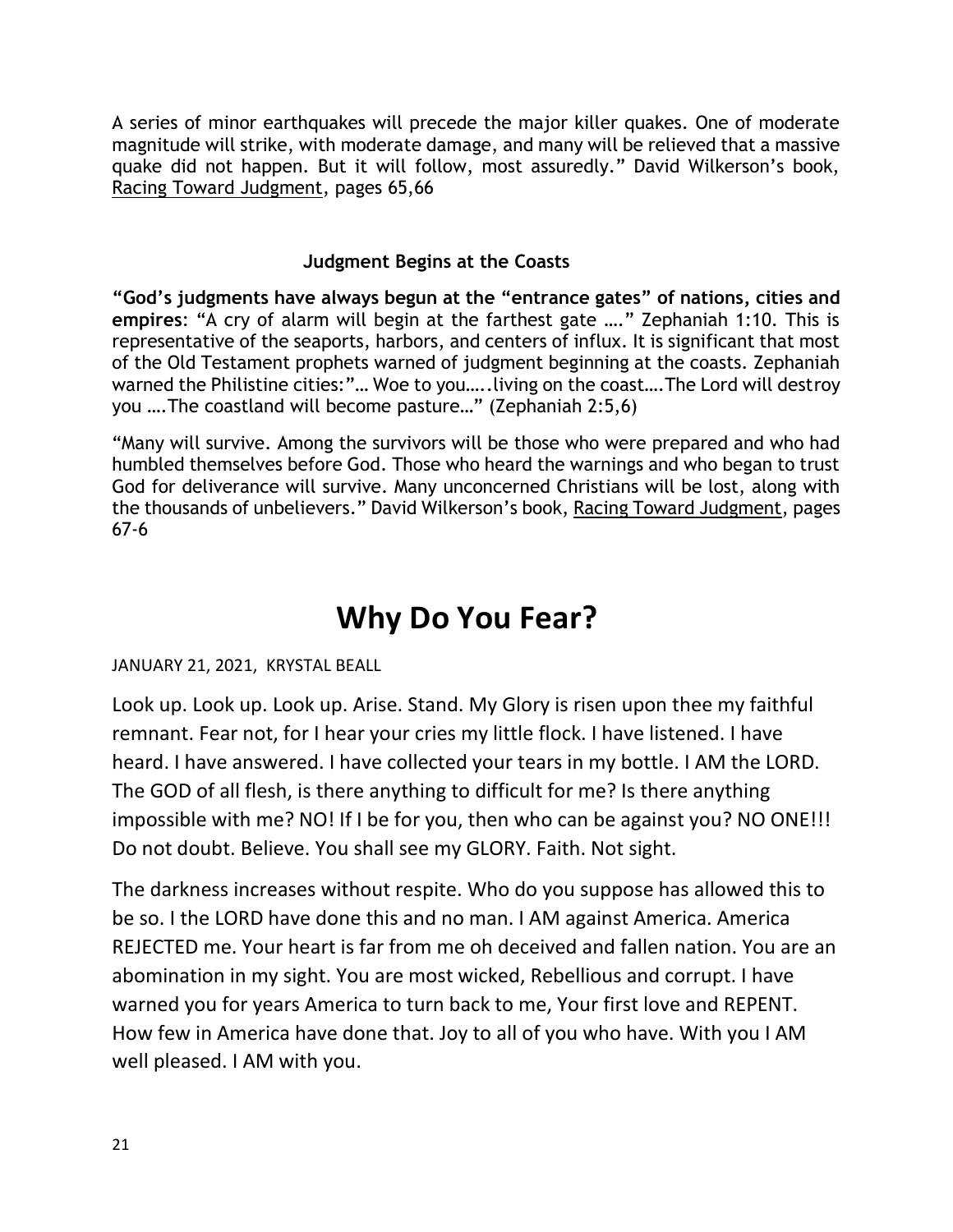Never will I leave or forsake you. I have gone before thee and have prepared a place that where I AM ye may be also. I AM faithful. I AM true. I AM that I AM. I AM HOLY. America is destroyed before me. Turned into hell. A greater destruction is here. How many are blind. How many are deaf. How many love this world that hates me, and thus you. I AM merciful and will no man to perish.

In destruction shall many be saved and set free. In ash shall many be given beauty. In death shall many receive eternal life. Why do you fear? I have overcome the world. I have swallowed up death. And the grave is defeated. Why are so many of you focused on this world and the things there of? How you grieve me. I have allowed devastation in all areas that are against me, and still you understand and perceive it not.

I AM not known. I will be known by all men. I AM against America. My kingdom is not of this world. America you have a revelation on your soil that you are unprepared for. The hour has come when all will know my fury against this nation. Woe to America. War. War. War. Not peace. War. The Almighty. I AM AGAINST America. Fire and ash. The smoke of your burning shall be seen. You have sown sin of fallen nation of pride and shall reap total destruction. I AM NOT MOCKED. Your country is hell before me. How blind you are. Rejoice my longing ones. All whom love me above all, yes even your own lives and desire me. Rejoice. In the twinkling of an eye all changes.

I have separated the sheep from the goats and I AM separating even greater in this final hour. Bear the persecution for me, With me in love and humility. Know that it me that is hated. You share my Sorrow. partake of my Glory. I have made all things new. I have reached down and saved your lost loved ones. For my life was not laid down and given up in vain. I have reaped the harvest my blood was shed for. Rejoice. America is no more. The hour hath come when all that is written and all I have spoken is revealed. Watch. I come. In thy midst of thee. Clouds of GLORY. Clouds of Revelation.

JESUS CHRIST

## **What is in the News?**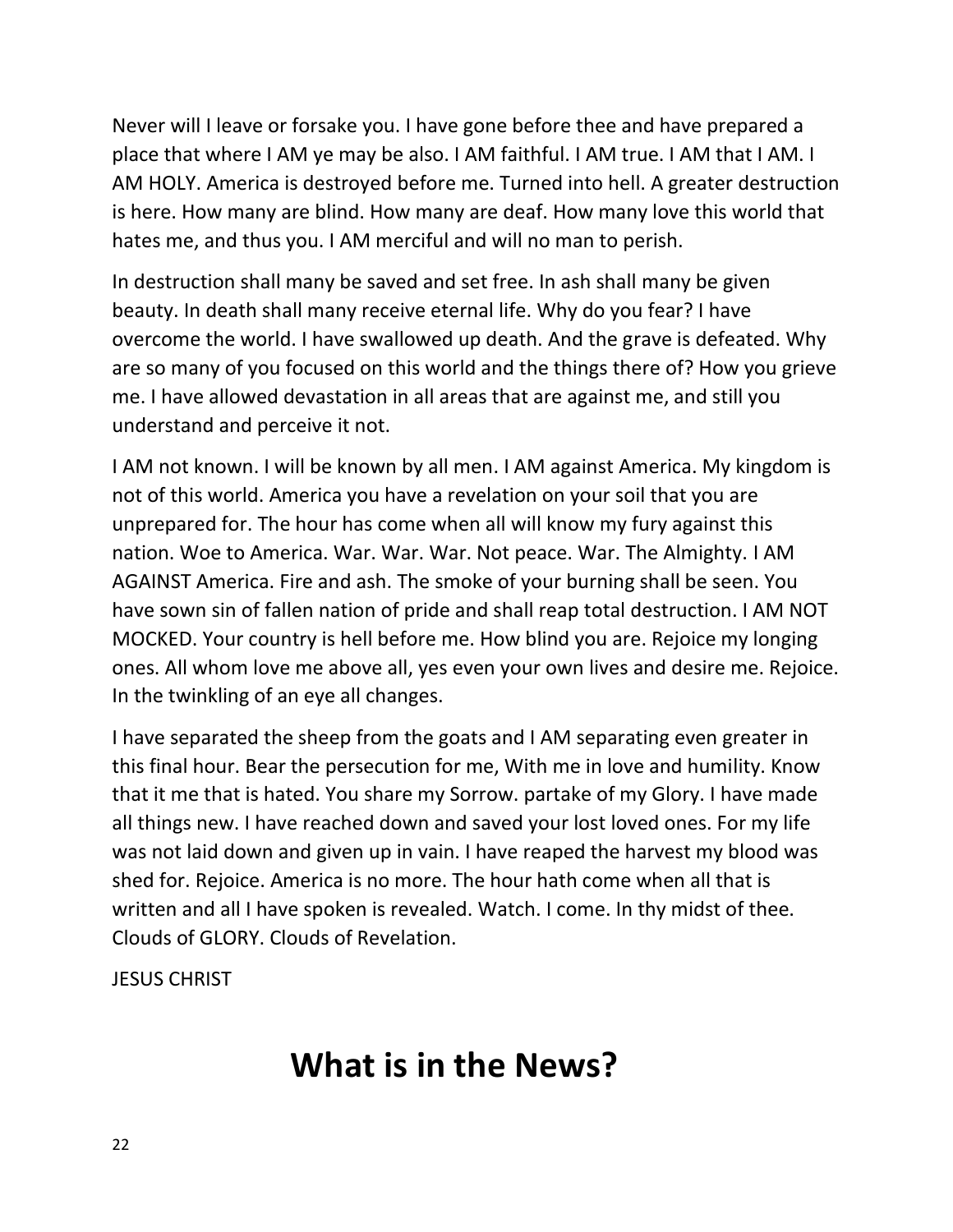# **Boris Johnson: New 'British' Strain of Covid-19 Deadlier Than Previously Thought,** 1-22-2021

#### **by** *Ilya [Tsukanov](https://sputniknews.com/authors/tsukanov_ilya/)*

**The UK first reported the existence of a new strain of Covid-19 in December. Since then, officials have issued contradictory statements about its contagiousness and deadliness.**

There is "some evidence" that the new strain of the coronavirus discovered in the UK last month is more deadly than previously believed, Prime Minister Boris Johnson has announced.

*"I must tell you this afternoon that we've been informed today that in addition to spreading more quickly, it also now appears that there is some evidence that the new variant, the variant that was first identified in London and the southeast, may be associated with a highter degree of mortality," Johnson said, speaking in a briefing on Friday.*

"It's largely the impact of this new variant that means the NHS is under such intense pressure," the PM added, referring to 40,000+ new cases of the virus recorded over the past 24 hours.

Johnson's remarks appear to contradict earlier claims about the extent of the new strain's contagiousness by Danish researchers, who recently [calculated](https://sputniknews.com/europe/202101221081846184-british-covid-19-variant-less-contagious-than-previously-reported-denmark-claims/) that the socalled "British" variant is 36 percent more contagious than the common strain, and not 74 percent previously claimed by British scientists.

The UK began a mass vaccination rollout last week, with Britons invited to get a jab developed by Pfizer-BioNTech or Oxford/AstraZeneca. The Pfizer-BioNTech vaccine has come [under](https://sputniknews.com/world/202101191081817760-as-pfizer-side-effects-emerge-why-is-the-west-still-overlooking-russian-anti-covid-vaccines/) fire in several countries where it's been used, with scientists reporting a broad spectrum of potential complications ranging from [temporary](https://sputniknews.com/world/202101191081817760-as-pfizer-side-effects-emerge-why-is-the-west-still-overlooking-russian-anti-covid-vaccines/) facial [paralysis](https://sputniknews.com/world/202101191081817760-as-pfizer-side-effects-emerge-why-is-the-west-still-overlooking-russian-anti-covid-vaccines/) to death. Last week, Le Monde [revealed](https://sputniknews.com/science/202101171081796150-le-monde-reveals-contents-of-pfizer-covid-vax-related-docs-stolen-from-eus-medicines-watchdog/) that European Union authorities pressured the bloc's medicines watchdog to approve the Pfizer vaccine despite a series of concerns about its quality and safety. British regulators are said to have been more lax than those from the EU to begin with.

Since the pandemic began last year, the UK has reported a total of over 3.54 million Covid-19 cases and 94,500+ deaths associated with complications from the respiratory disease. The country has also reported a surge in fatalities associated with the conversion of health care capacity to fighting the coronavirus, which has left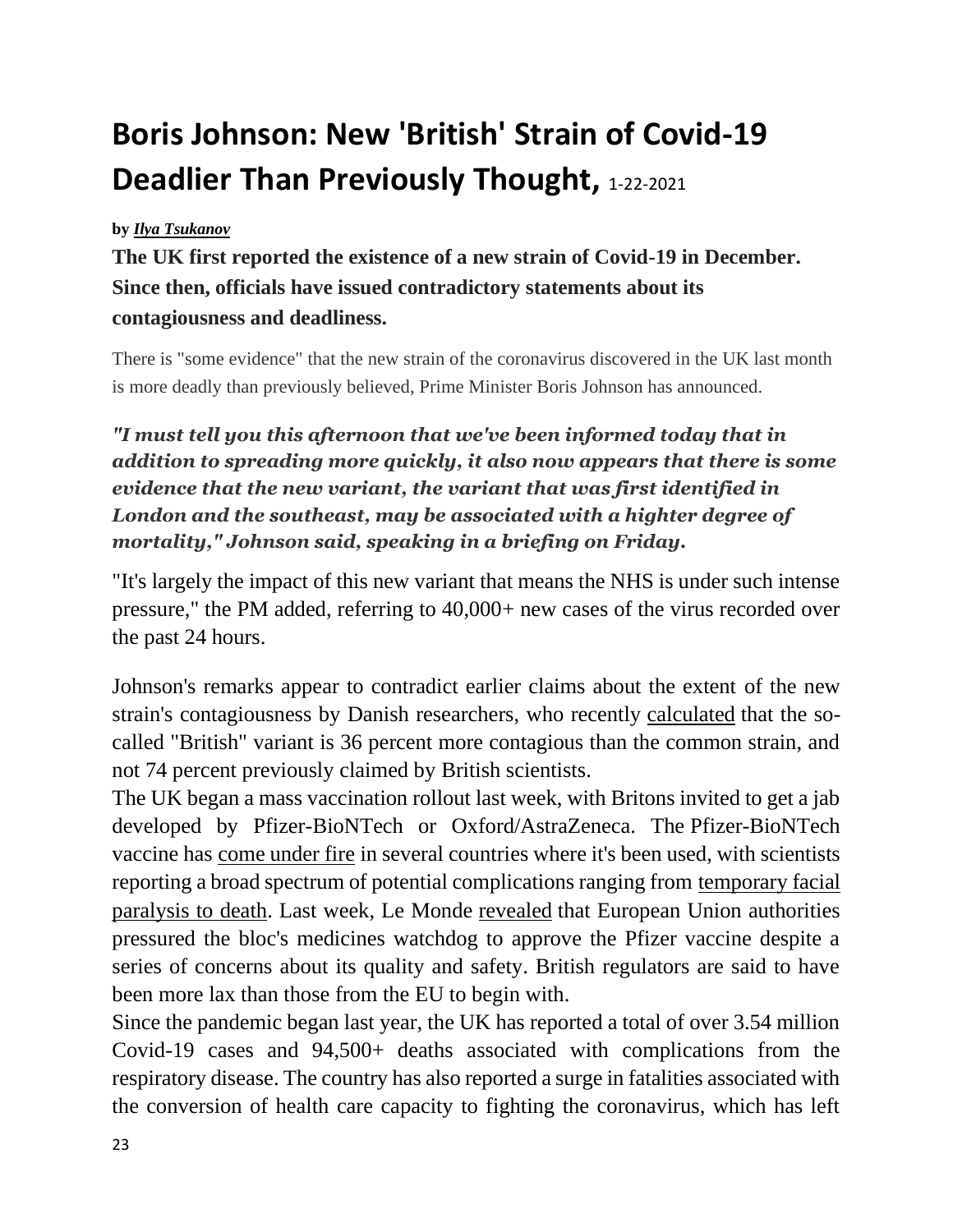fewer medical staff and resources available to treat people suffering from other serious ailments, including heart disease, cancer, and diabetes.

#### **FRIDAY, JANUARY 15, 2021**

### **IL CONGRESS MEMBER SIGNS ONTO EFFORT TO REMOVE CHRISTIAN INFLUENCE FROM AMERICAN CULTURE**

WASHINGTON DC - The name of a Congressional member that represents Illinois' 6th CD - which includes what was once known as America's center of Christian Evangelism, Wheaton College, where the late evangelist Billy Graham attended college - is included among a group demanding President Joe Biden and VP Kamala Harris remove Christian influence from the nation's culture.

"We urge you to lead our nation on a path that revives the Founders' vision of religious freedom in our government and promotes a unifying patriotic pluralism—not dogmatic religious chauvinism—in American society," states the Secular Democrats of America within a 28-page list of demands. "We believe that this is a moment not only to enact policies to advance constitutional secularism but to position the Democratic Party to take back the mantle of religious freedom and pluralism from the Republican Party."

The document, presented to the Biden-Harris transition team by Representatives Jamie Raskin and Jared Huffman, was endorsed by Representative Jerry McNerney. Those three are listed as founding members of the Congressional Freethought Caucus one of which is Illinois Congress member Sean Casten (IL-6).

The document calls on Biden to make the following changes:

- Eliminate government support for all crisis pregnancy centers and all abstinence-only education programs in schools.
- Deny free speech and religious liberty to select Americans based on their religious beliefs.
- Incentivize states to strip parents of all non-medical exemptions to mandatory vaccinations for children in schools or daycare centers.
- Remove "In God We Trust" from U.S. currency.
- Repeal the Religious Freedom Restoration Act (RFRA)
- Rescind and replace the Trump DOJ's federal protections for religious liberty.
- Appoint an attorney general who will support governors whose emergency COVID-19 executive orders restrict gatherings at houses of worship.
- Reverse the Trump administration policies that have allowed faith-based government-funded contractors to provide adoption and foster care services and work with Congress to pass the Every Child Deserves a Family Act.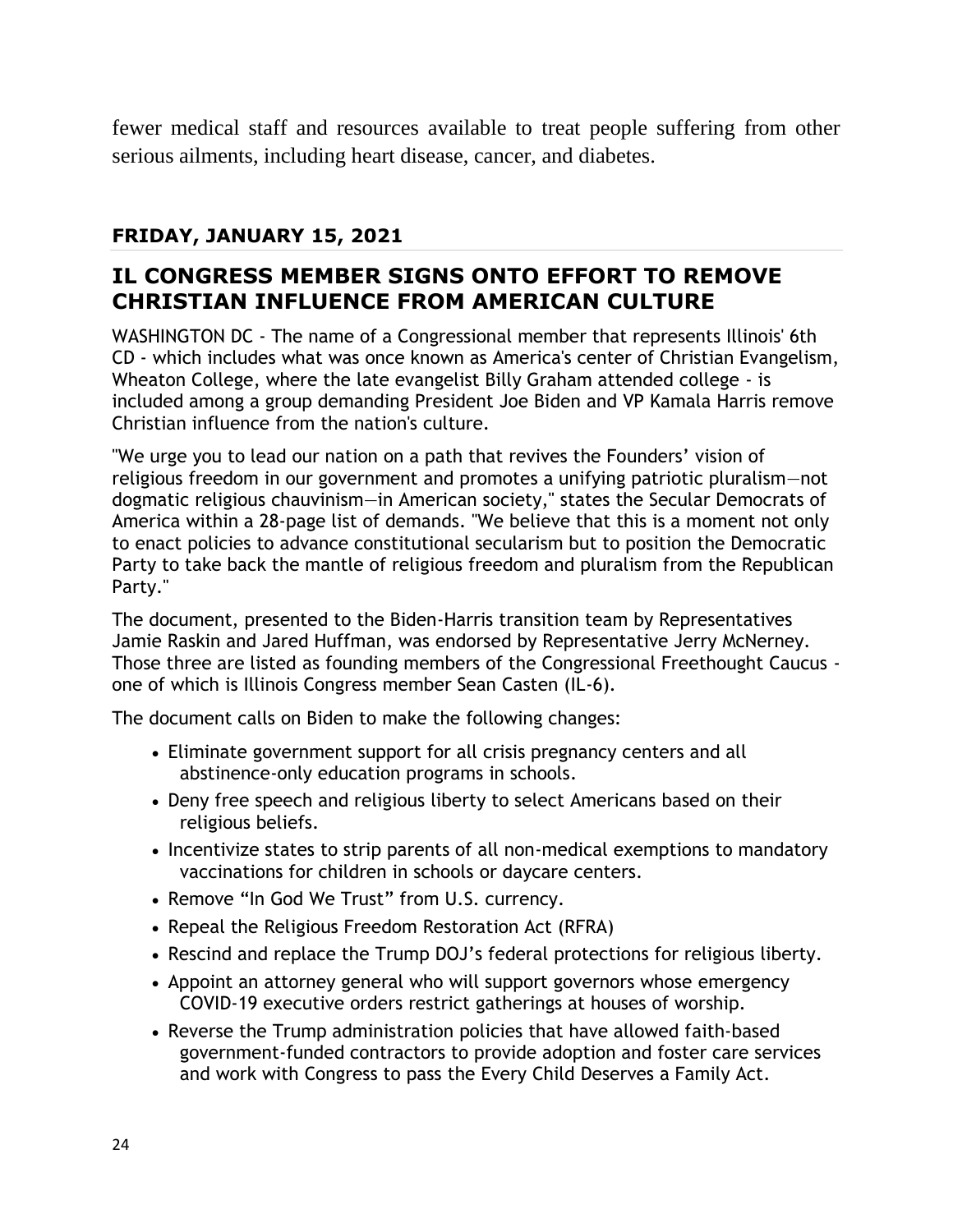- Fully and robustly fund "comprehensive" sex education, which to the leftist means encouraging elementary and middle school-age children to declare themselves one of dozens of made-up non-biological gender identities and learn how to engage in various deviant forms of sex.
- Work with governors to educate and combat **[Project Blitz](https://www.blitzwatch.org/)** and encourage the introduction of the Do No Harm Act at the state level. [Project Blitz is a profamily lobbying group described by the Secular Democrats as "a coordinated effort by Christian Nationalists to inject religion into public education, attack reproductive healthcare, and undermine LGBTQ equality using a distorted definition of 'religious freedom.'"
- The document tells Biden: "We urge you to avoid invoking the phrase 'Judeo-Christian values,' as it has been weaponized by the religious right to advance an agenda that has the veneer of inclusivity but actually undermines religious freedom and tolerance and does not represent tens of millions of Americans implicitly excluded from its formulation.

For more information, see ["Democrats Demanding Biden Clamp Down on Conservative](https://www.worldviewweekend.com/news/article/democrats-demanding-biden-clamp-down-conservative-christians-remove-them-public-office)  [Christians, Remove Them From Public Office and Re-educate Trump Voters"](https://www.worldviewweekend.com/news/article/democrats-demanding-biden-clamp-down-conservative-christians-remove-them-public-office)

# **'It's Not Getting Better': Biden Says US Economic Crisis Is Deepening**

© REUTERS , 22.01.2021(updated 21:05 GMT 22.01.2021)

### by [Evan Craighead](https://sputniknews.com/authors/craighead_evan/)

US President Joe Biden's economic relief plan rollout comes a day after the US Department of Labor announced some 900,000 additional Americans filed for unemployment insurance during the week ending in January 16.

While [delivering remarks](https://sputniknews.com/us/202101221081852723-biden-says-us-economic-crisis-is-deepening/We%20cannot%20watch%20people%20lose%20their%20jobs%20and%20we%20have%20to%20act.%20We%20have%20to%20act%20now.%20It) on the economy Thursday, Biden presented a grim outlook by asserting the US is currently facing uncommon economic hurdles that will require federal intervention within the next several months.

"We remain in a once-in-a-century public health crisis that has led to the most unequal job and economic crisis in modern history. And the crisis is only deepening," he remarked during an address held on his second full day in office.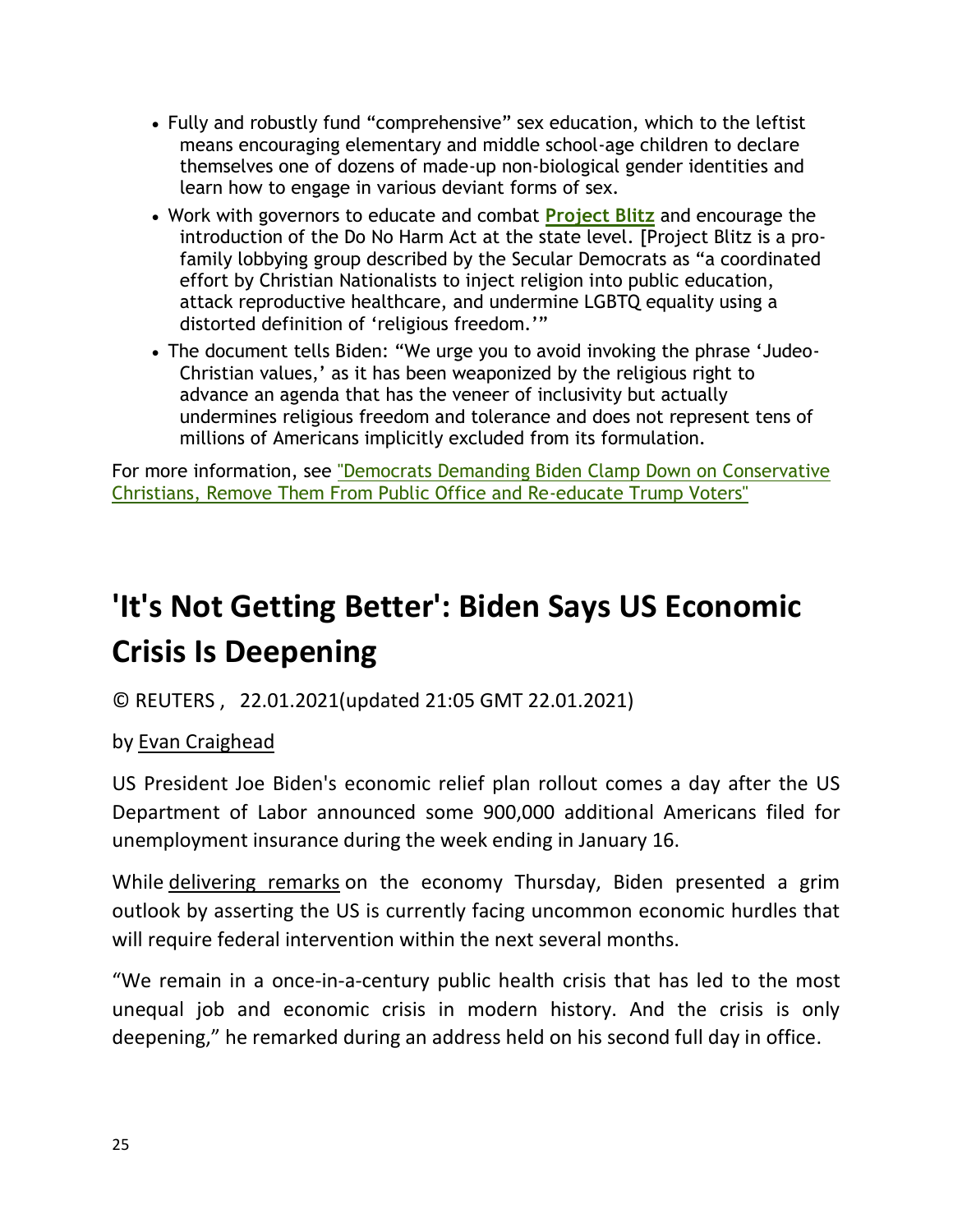The US president also stressed that it is necessary that Congress looks at his \$1.9 trillion COVID relief bill, which includes the third round of direct relief payments to Americans and \$416 billion in funding for the administration's push to vaccinate 100 million Americans and reopen US schools within the first 100 days of the presidency.

"We cannot, will not, let people go hungry. We cannot let people be evicted because of nothing they did themselves," he declared. "We cannot watch people lose their jobs and we have to act. We have to act now. It's not just to meet the moral obligation to treat our fellow Americans with the dignity and respect they deserve."

Biden went on to sign two executive orders, one of which seeks to increase food aid and assist unemployed Americans. The other order lays the groundwork for federal workers and contractors to get a \$15-an-hour minimum wage.

The US president's executive intervention comes a day after [new figures](https://sputniknews.com/us/202101221081844582-additional-900000-americans-filed-unemployment-a-week-before-biden-took-office-/) from the DoL showed US jobless claims sitting at 900,000 Mark Zandi, a chief economist for Moody's Analytics, [says claims](https://www.foxbusiness.com/economy/bidens-1-9t-coronavirus-relief-package-good-step-zandi) would be somewhere around 200,000 in a "typical economy."

The still-high unemployment rate comes amid the US' steadily growing COVID-19 death toll.

"A lot of America is hurting. The virus is surging. We are [at] 400,000 dead [and] expected to reach over 600,000," Biden highlighted Friday.

Overall, the US has logged more than 24.7 million cases of the novel coronavirus and at least 412,780 deaths related to the contagious disease, according to the Johns Hopkins University [COVID-19 dashboard.](https://gisanddata.maps.arcgis.com/apps/opsdashboard/index.html#/bda7594740fd40299423467b48e9ecf6)

# **We Are Suffering Through the Most Painful Economic Crisis Since the Great Depression of the 1930s**

**[January](http://theeconomiccollapseblog.com/we-are-suffering-through-the-most-painful-economic-crisis-since-the-great-depression-of-the-1930s/) 21, 2021 by [Michael](http://theeconomiccollapseblog.com/author/Admin/) Snyder**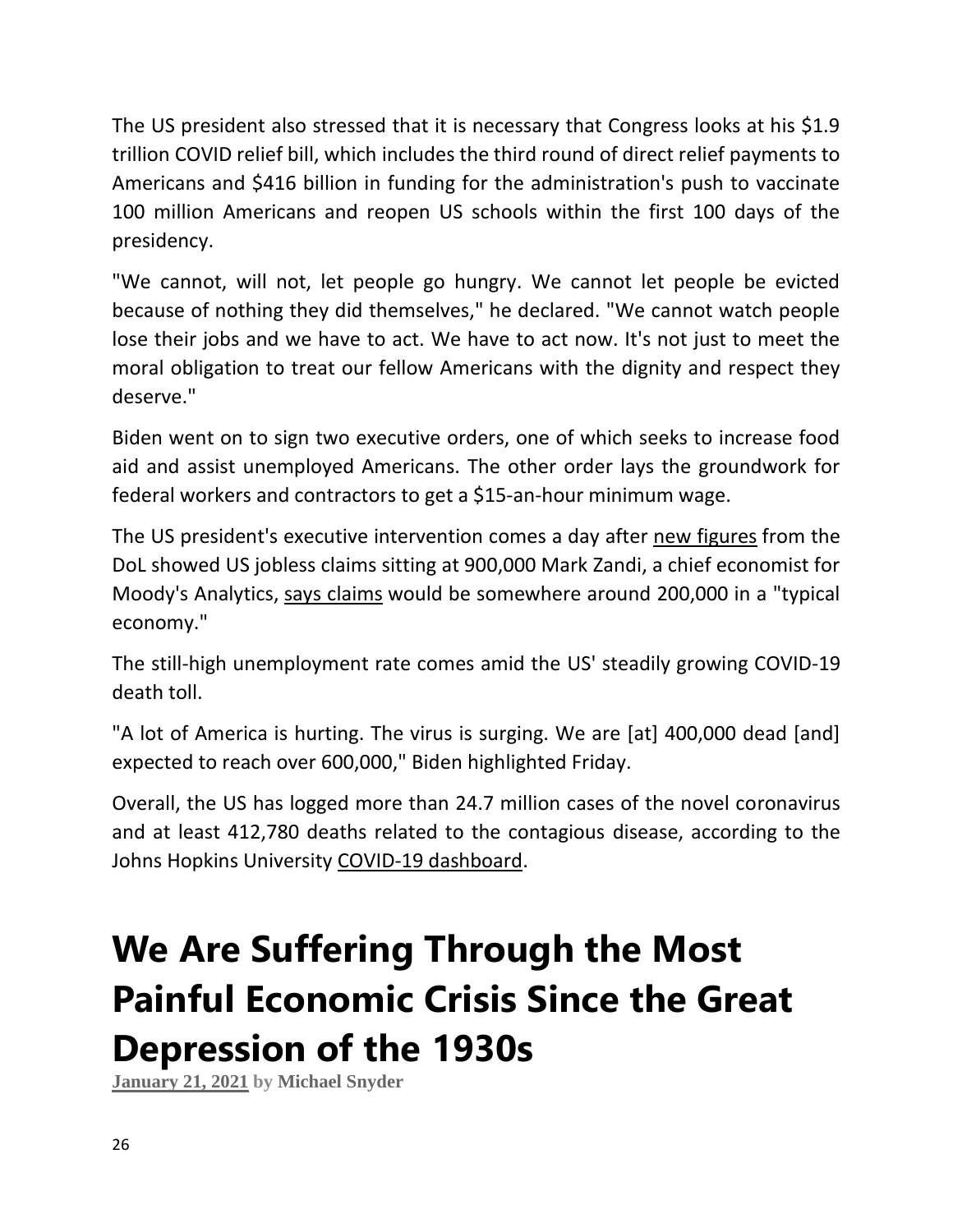I warned that an economic collapse was coming, and an economic collapse is exactly what we got. 2020 was a "personal financial disaster" for 55 [percent](http://endoftheamericandream.com/for-55-percent-of-americans-2020-has-been-a-personal-financial-disaster/) of all Americans, [approximately](https://www.poynter.org/reporting-editing/2020/millions-of-u-s-households-are-now-more-than-5000-behind-on-rent/) 12 million U.S. renters are "at least \$5,850 behind in rent and utilities payments", the Aspen Institute is projecting that up to 40 million people could be facing eviction when the rent and mortgage moratoriums finally end, and more than 70 million new claims for unemployment benefits have been filed since the COVID pandemic began.

Nobody can point to a time since the Great Depression of the 1930s when the U.S. economy was in worse shape than it is right now.

Unfortunately, there are no indications that this nightmare is going to end. Last week, another 900,000 Americans filed new claims for [unemployment](https://www.chron.com/business/article/900-000-filed-for-jobless-claims-last-week-a-15887144.php) benefits… *Another 900,000 people filed new unemployment claims last week, President Donald Trump's last in office, a snapshot of the significant labor market challenges facing President Joe Biden.*

*An additional 423,000 people in 47 states filed new claims for Pandemic Unemployment Assistance, the program created to help gig and self-employed workers.*

Prior to 2020, the all-time record for new unemployment claims in a single week was just 695,000, and that old record was set all the way back in 1982.

We shattered that old record early in 2020, but the bigger story is what has happened since we broke it.

At this point, the number of new claims for unemployment benefits has been above 695,000 **for 44 weeks in a row**.

That is starting to come close to a full year.

If that does not qualify as a "collapse", then you are probably using a completely different definition of the word than I am using.

This unemployment crisis has hit low wage workers particularly hard. At this point, even Fed officials are being forced to admit that the unemployment rate for low wage workers "is [above](https://www.cnbc.com/2021/01/13/the-unemployment-rate-is-above-20percent-for-the-lowest-paid-workers-feds-brainard-says.html) 20%".

Many of those low wage workers used to be employed in the restaurant industry, but the restaurant industry continues to be mired in the worst [stretch](https://wolfstreet.com/2021/01/21/american-restaurants-the-catastrophe-of-the-second-wave-city-by-city/) that it has ever [encountered](https://wolfstreet.com/2021/01/21/american-restaurants-the-catastrophe-of-the-second-wave-city-by-city/)…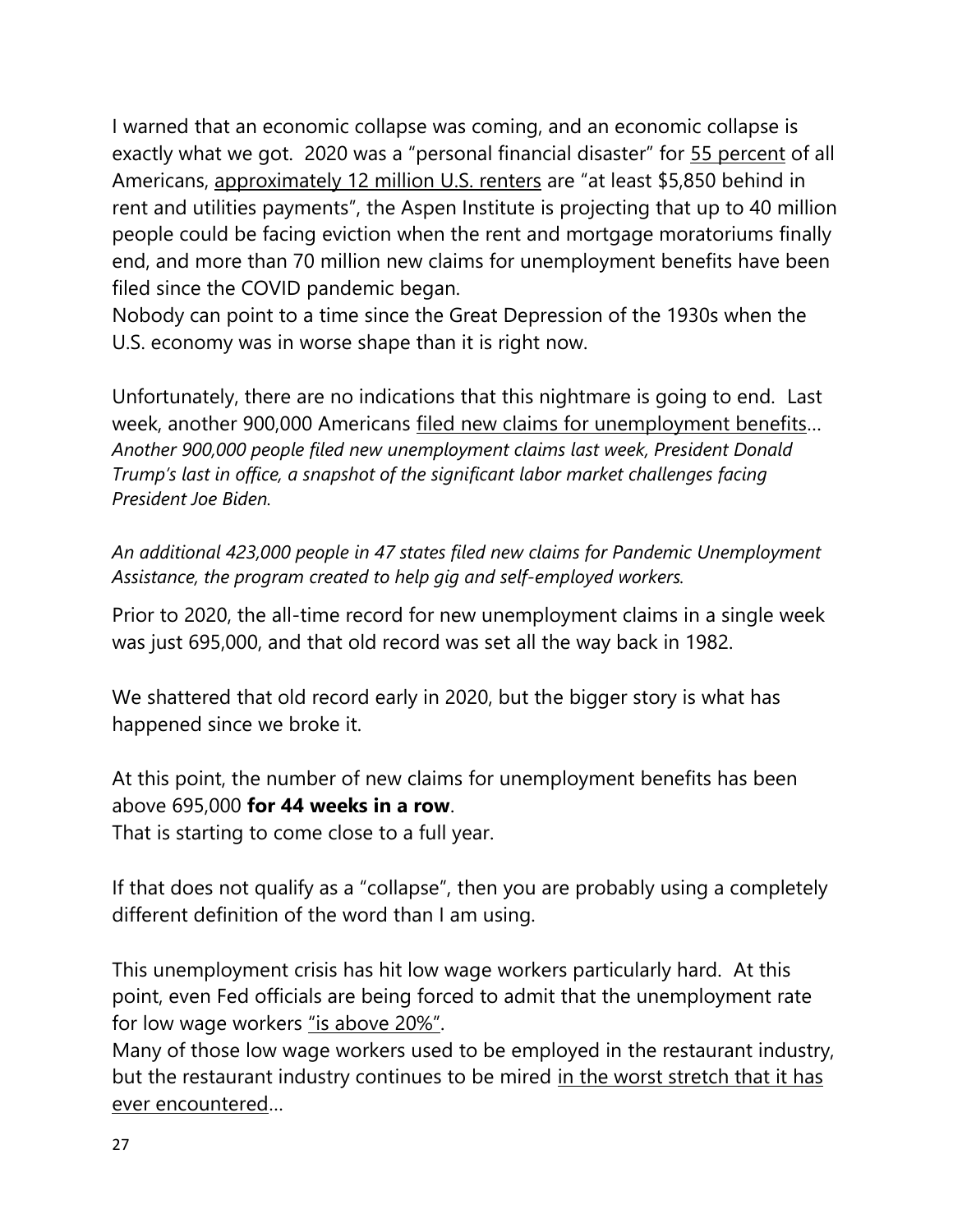*The number of "seated diners," a daily measure with which OpenTable tracks walk-ins and diners with reservations, in the week through January 20 in the US was down on average by 57% from the same period last year.*

The hospitality industry also typically employs large numbers of low wage workers, and we are being told that last year was the "worst year on [record"](https://www.zerohedge.com/political/american-hotels-experienced-worst-year-ever-zero-profit) for that industry…

*According to [STR,](https://str.com/) Inc, a hotel industry market data firm, 2020 was absolutely the worst year on record for hotels as industrywide profits fell to zero, as the virus pandemic and resulting government-enforced social distancing measures kept travelers at home. STR's latest report said the US hotel occupancy rate was 44% for the year, down from 66% in 2019. This was the lowest occupancy rate on record. In an [earlier](https://www.zerohedge.com/markets/americans-shun-hotels-national-occupancy-rate-falls) STR report, we noted weeks ago that the industry had one billion unsold room nights for the first time, surpassing the record of 786 million in 2009.*

Countless numbers of small business owners have also been absolutely devastated by this economic downturn.

Each month, thousands of small businesses die a permanent death, and the outlook for the months ahead is not good at all.

The Epoch Times recently [interviewed](https://www.theepochtimes.com/small-business-owner-fallout-by-next-year-will-be-shocking_3664727.html) one small business owner in Minnesota who admitted that "the fallout by this time next year will be shocking"… *The ramifications of the forced shutdowns on thousands of small businesses in Minnesota is going to be huge, says Julie Schroeder, who owns two craft stores in the Minneapolis metro area.*

*"The fallout by this time next year will be shocking," she told The Epoch Times on Dec. 30, 2020.*

Meanwhile, north of the border small businesses are being destroyed [at](https://ca.finance.yahoo.com/news/more-than-220000-businesses-may-disappear-due-to-covid-19-cfib-193012029.html) a [staggering](https://ca.finance.yahoo.com/news/more-than-220000-businesses-may-disappear-due-to-covid-19-cfib-193012029.html) rate as well…

*The Canadian Federation of Independent Business is warning that more than 220,000 businesses across the country are at risk of permanently closing due to the COVID-19 pandemic.*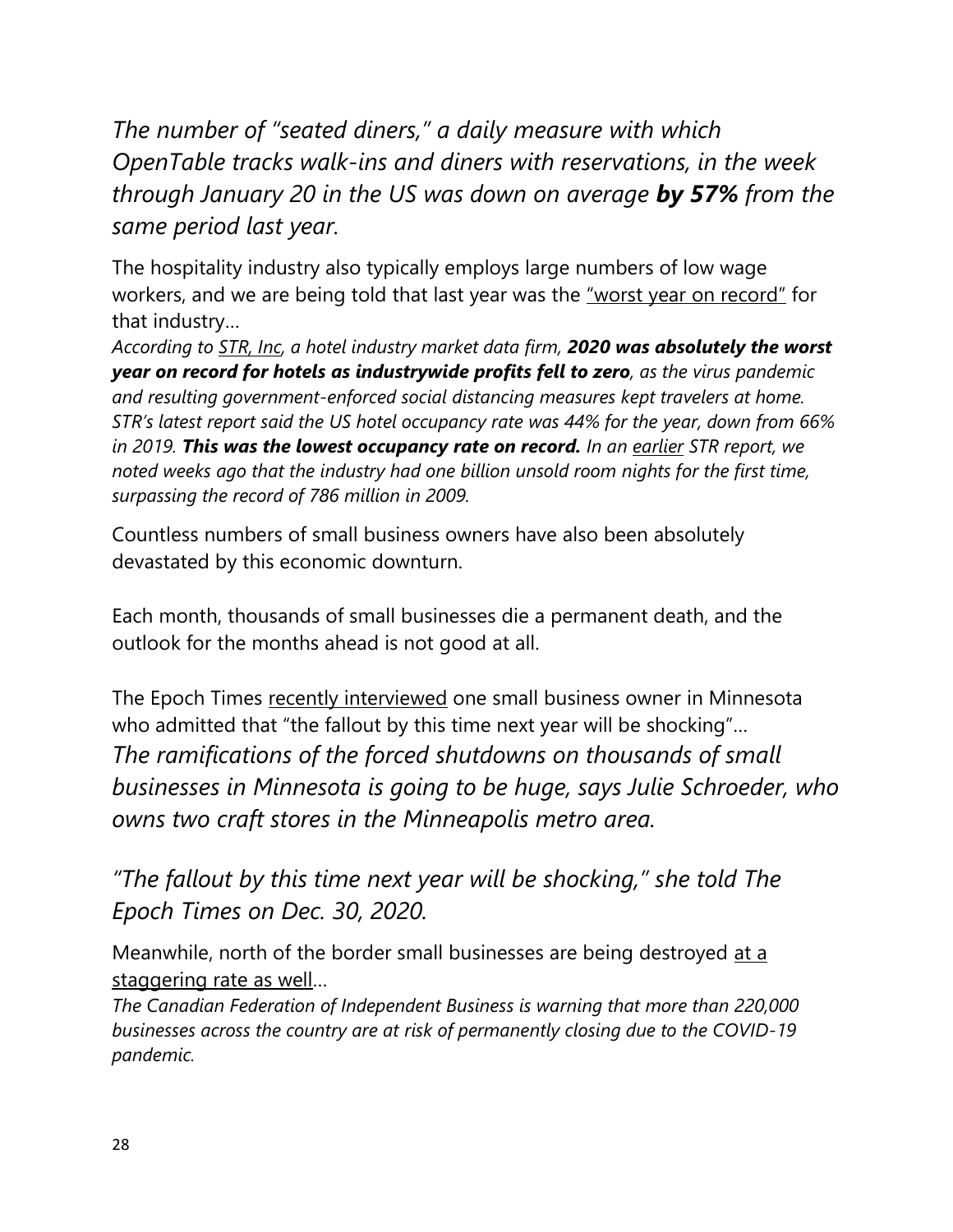*The CFIB, a lobby group that represents small and medium-sized businesses (SMBs) in Canada, released a new report on Thursday that surveyed 4,129 members about business prospects through the pandemic. The survey found that 181,000 businesses – or one in six – are seriously contemplating permanently closing. That's up from a similar survey conducted in July, which found that 158,000 businesses were at risk of closing.*

In the end, if we can keep the amount of small businesses in the U.S. and Canada that go under to less than 20 percent that should be considered a major victory.

Because I have a feeling that the final number is going to be well above that threshold.

And the Biden administration does not seem too sympathetic to the needs of small businesses at this point. For example, one new law that Biden is likely to sign would [absolutely](https://bigleaguepolitics.com/trucking-industry-leaders-expect-bidens-policies-to-crush-small-trucking-companies/) cripple small truckers…

*Trucking industry experts expect Joe Biden's presidency to seriously jeopardize many small American trucking companies, and the prospects of truck drivers who work as independent contractors.*

*Biden is poised to sign a transportation law passed in the Democratic House and stalled in the then-Republican Senate in 2019. The Moving Forward Act had required commercial motor vehicles to maintain more than \$2 million in insurance liability, more than doubling the existing \$750,000.*

Wouldn't it be nice if our representatives in Washington were forced to take a basic course in economics before they were allowed to serve?

The blind are leading the blind, and the economic nightmare that we are currently experiencing is [eventually](https://www.amazon.com/dp/B08DJ6Y81Q) going to get a whole lot worse. But hopefully we can at least have a short period of time where things will plateau a bit before the next major trigger event happens.

So many people out there are really hurting right now, and it is not just financial pain that they are dealing with.

The past several months have been excruciatingly painful for tens of millions of Americans, and the truth is that there are countless people out there that are emotionally shattered at this moment.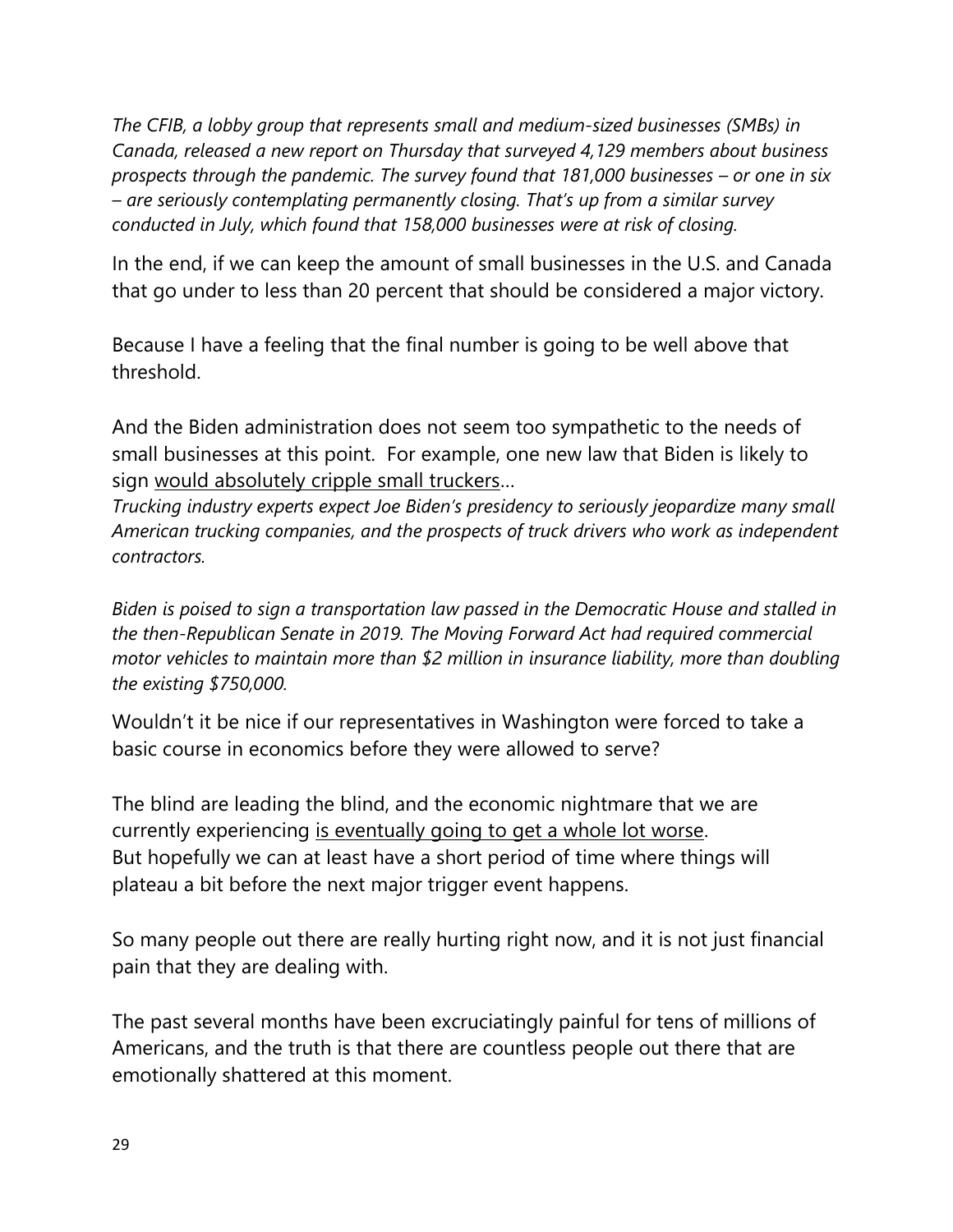If you are one of those people, just keep hanging in there. It will take some time, but you will get through this and you will recover.

And I will continue to be here pumping out articles as I do my very best to try to help everyone make sense of a world that is going completely mad.

## **Such a Debt, who can Pay?**

**I am continuing to run this story, as this is a great witnessing story to use to lead someone to Jesus Christ. I believe this could be the study you will want to share with your unsaved friends and this story and the scriptures can let them know how much God loves them and wants to forgive them.**

While attending Bible College years ago I enjoyed reading stories I could use to share the Gospel and I would put them into a note book for later use. I found this story about Czar Nicolas the leader of Russia. It was such a good story of forgiveness that I have never forgot it.

So I asked my barber if he had ever heard of Czar Nicolas? He said no so I proceeded to share this story.

Czar Nicolas the king of Russia would from time to time travel to outposts in Russia disguised as someone else so he could see for himself what was going on in his country.

As he was making his tour late one night in this one particular outpost he was walking down the halls of this town hall kind of building and he noticed that the lights were still on in the office of the town treasurer.

Let me go back and explain what was going on in this office. The treasurer for this out post was misusing funds, He was losing money gambling and thinking his luck would turn back he kept digging a bigger hole that would eventually bury him. Then one day it was the day of reckoning. He received a notice that in a couple of days the bank examiners were coming to check the books an do an audit.

He knew he was in big trouble so on this same night that the Czar would be walking the halls of his office, he was up late counting money and figuring out how much trouble he was in. When he finished adding up the debt that he owed, he knew he was in to deep and there was no way out. His solution was he would take his life. He had his pistol on the table and when he finished adding up the debt he owed he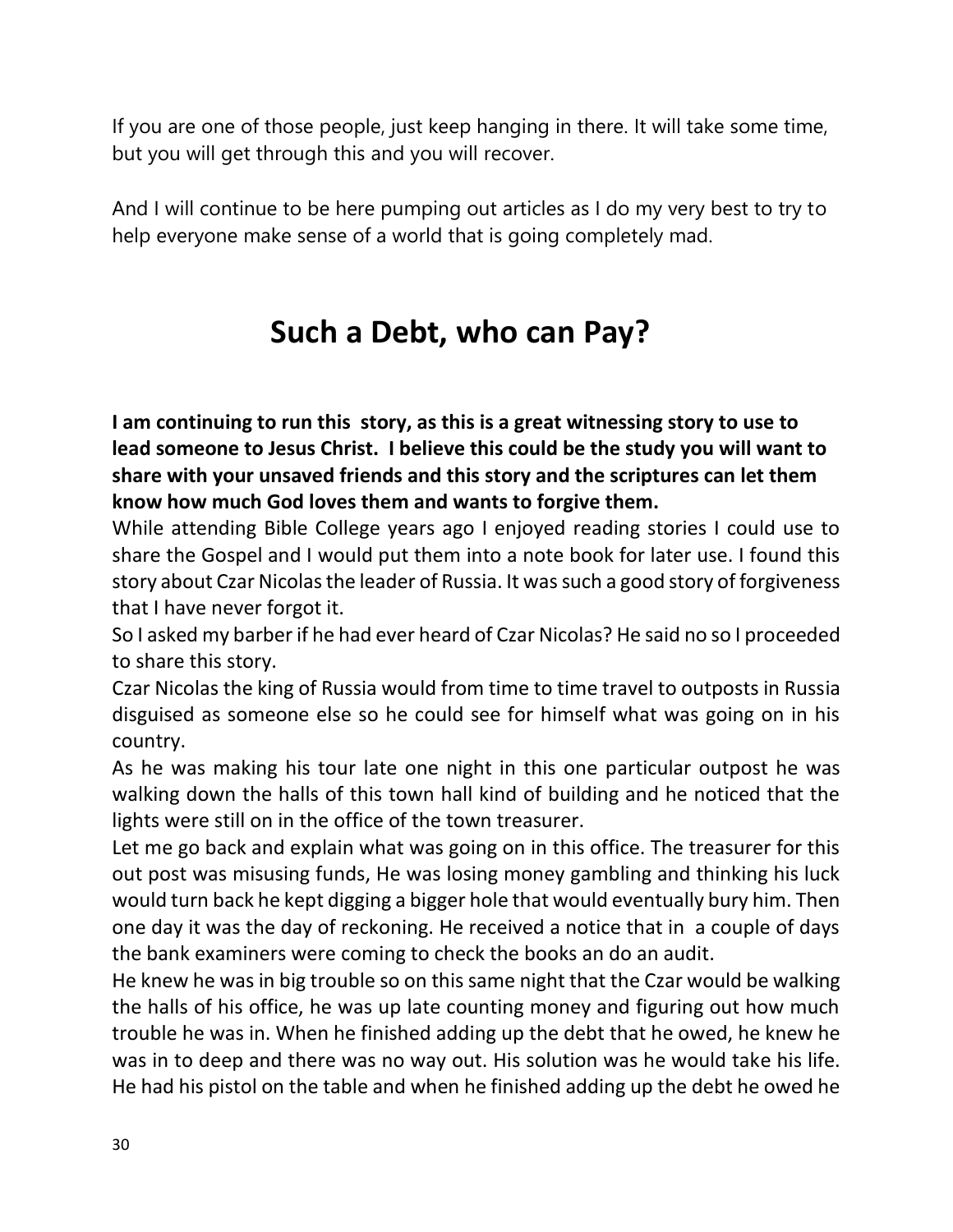wrote these words at the bottom of the balance sheet**. "Such a debt, who can pay?"** 

He was overwhelmed with fatigue so he laid his head down on the desk and fell fast to sleep. While he was sleeping, this is when the Czar of Russia spotted the light on so late in the office of the Treasurer. The Czar saw the door was unlocked and he walked in. He sees the man sleeping, he sees the gun lying by his hand and he looks at the record book and realized this man had been stealing from his kingdom, a crime that would mean the death penalty and disgrace. Then at the bottom of the balance sheet the Czar spotted these words. **"Such a debt, who can pay?"** This is when the Czar picked up a pen and under the words, **"Such a debt, who can pay?"** the Czar signed his name and walked out the door.

Just before morning the treasurer woke up and realizing how long he had been asleep, he reached for his pistol to take his life and just before ending his life he looked down at the bottom of the balance sheet and saw the signature of Czar Nicolas. Finding this hard to believe he looked into his files for a document with the Czar's signature and sure enough the Czar had been there that night and paid his debt. The next day men from the Treasury of Russia arrived with bags containing the missing money and his debt was paid in full.

**The Bible says that we will all stand before God and be judged from what has been written about us in the record books of our lives.** We all have been assigned guardian angels to watch over us and record every word, thought, good deeds and bad.

Just like that man in charge of the cash of his town in the story above, God has access of the record books of your life. We owe a debt that is **"Such a debt, who can pay?"** If you will call out to Jesus the one who died to pay for your debts. If you will ask Jesus to forgive your sins, Jesus will take his eraser and wipe out the sins that have been recorded in the record book of your life. Then at the bottom of the blank pages of your record book, Jesus will sign His name with these words. **"Paid in full by Jesus Christ."**

**Below I have written out important scriptures for leading someone to Jesus and I have included the sinners prayer as a guideline for leading someone to Jesus.**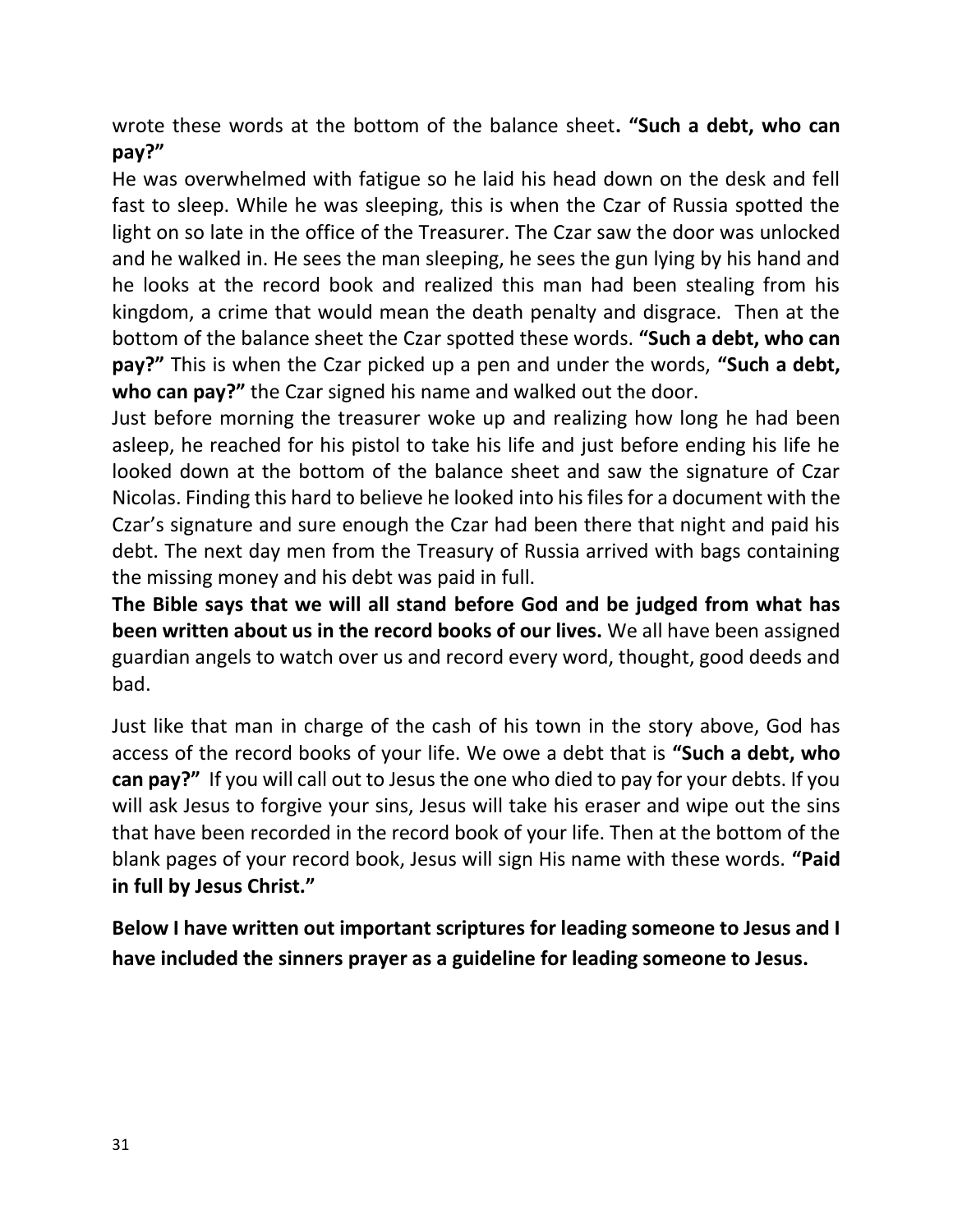# **Share God's Plan of Salvation**

#### **1. Admit you are a sinner and repent**.

(Romans 3:10 NIV), "As it is written: There is no one righteous, not even one."

(Romans 3:23 NIV), "For all have sinned and fall short of the glory of God."

(Luke 5:32 NIV), "I have not come to call the righteous, but sinners to repentance

#### **2. Believe in the Lord Jesus Christ**.

(John 3:16 NIV), "For God so loved the world that He gave his one and only Son, that whosoever believes in him shall not perish but have eternal life."

#### **3. Confess or declare that Jesus is the Lord of your life.**

(Romans 10:9 NIV), "That if you confess with your mouth, 'Jesus is Lord,' and believe in your heart that God raised him from the dead, you shall be saved.

### **The Sinner's Prayer**

If you would like God to forgive all your sins and make Jesus Christ the Lord of your life, then stop here and say this prayer to God. (Prayer is simply talking to God.)

**Dear Heavenly Father, I know I am a sinner. I believe Jesus Christ died on the cross for me. Please forgive me of all my sins. Jesus, please come into my heart and wash my sins away. Please be the Lord of my life and help me to live for you every day. I ask this in Jesus name. Amen.**

The Bible says when a sinner repents and makes Jesus his Lord, the angels in heaven rejoice. A word of warning is advised at this point. As we read in the story of the ten virgins, not all who call themselves Christians will make it to heaven. Knowing about Jesus and the plan of salvation is no guarantee of making it to heaven. When we arrive in heaven, the greatest surprise will be seeing people we did not think would make it. And just as surprising will be the absence of those we thought would be there. The Bible says Jesus knocks on the door of our hearts and wants to come in and live with us. The important thing to realize